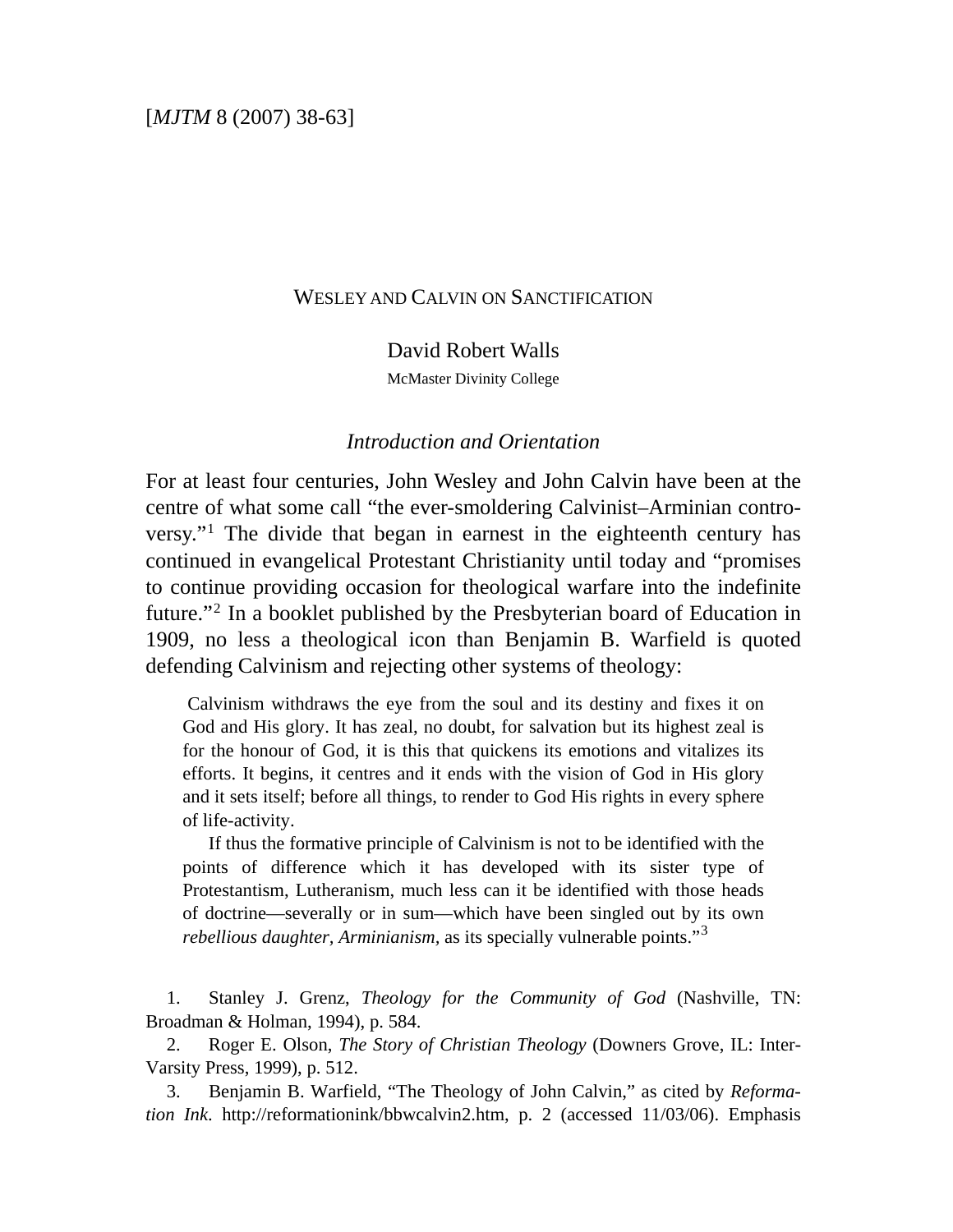The recent twin book offerings, *Why I Am Not a Calvinist*, by Walls and Dongell, and *Why I Am Not an Arminian*, by Peterson and Williams,<sup>[4](#page-1-0)</sup> indicate that the controversy has not subsided. Even though Wesley himself spoke approvingly at times regarding Calvinism, $<sup>5</sup>$  $<sup>5</sup>$  $<sup>5</sup>$  he was not immune</sup> to the controversies.<sup>[6](#page-1-2)</sup>

 Although the theology of John Wesley is generally considered to be pri-marily Arminian in perspective, there is no consensus on this point.<sup>[7](#page-1-3)</sup> However, in the emphasis that Wesley places on the fall of humankind, he is closer to historical Calvinism than to the High Church Arminianism of his time.<sup>[8](#page-1-4)</sup> Additionally, Wesley shares the Reformed principles of *sola scriptura* and *sola gratia*. As Harold Lindstrom writes, "In his strictly personal idea of faith he also agrees with the Reformers."[9](#page-1-5) Timothy George bluntly concludes that "Wesley owed more to Calvin than he was willing to admit."[10](#page-1-6) The reality is that in many points Wesley stood very close to John Calvin. In fact, "there is no really significant difference between

mine.

<span id="page-1-0"></span> 4. Jerry L. Walls and Joseph R. Dongell, *Why I Am Not a Calvinist* (Downers Grove, IL: InterVarsity Press, 2004); Robert A. Peterson and Michael D. Williams, *Why I Am Not an Arminian* (Downers Grove, IL: InterVarsity Press, 2004). Both books are written with humble and irenic spirits yet the selected titles continue the debate, albeit in more muted terms.

<span id="page-1-1"></span> 5. "Does not the truth of the gospel lie very near both to Calvinism and Antinomianism? Indeed it does; as it were, within a hair's breadth: So that it is altogether foolish and sinful, because we do not quite agree with one or the other, to run from them as far as ever we can. Wherein may we come to the very edge of Calvinism? 1) In ascribing all good to the free grace of God. 2) In denying all natural free-will, and all power antecedent to grace. And, 3) In excluding all merit from man; even for what he has or does by the grace of God." (John Wesley, *The Works of John Wesley* [14 vols.; Peabody, MA: Henrickson, 3rd edn 1991], VIII, pp. 284-85).

<span id="page-1-2"></span> 6. See his interaction regarding George Whitefield in *The Works of John Wesley*, I, pp. 426-27; XIII, pp. 504-509; Albert C. Outler (ed.), *John Wesley* (New York, NY: Oxford University Press, 1980), pp. 425-91.

<span id="page-1-4"></span><span id="page-1-3"></span> 7. See Harold Lindstrom, *Wesley and Sanctification* (Stockholm: Almqvist & Wiksells, 1946), pp. 1-18.

8. Lindstrom, *Wesley and Sanctification*, p. 7.

9. Lindstrom, *Wesley and Sanctification*, pp. 13-14.

<span id="page-1-6"></span><span id="page-1-5"></span> 10. Timothy George, *Theology of the Reformers* (Nashville, TN: Broadman, 1988), p. 231.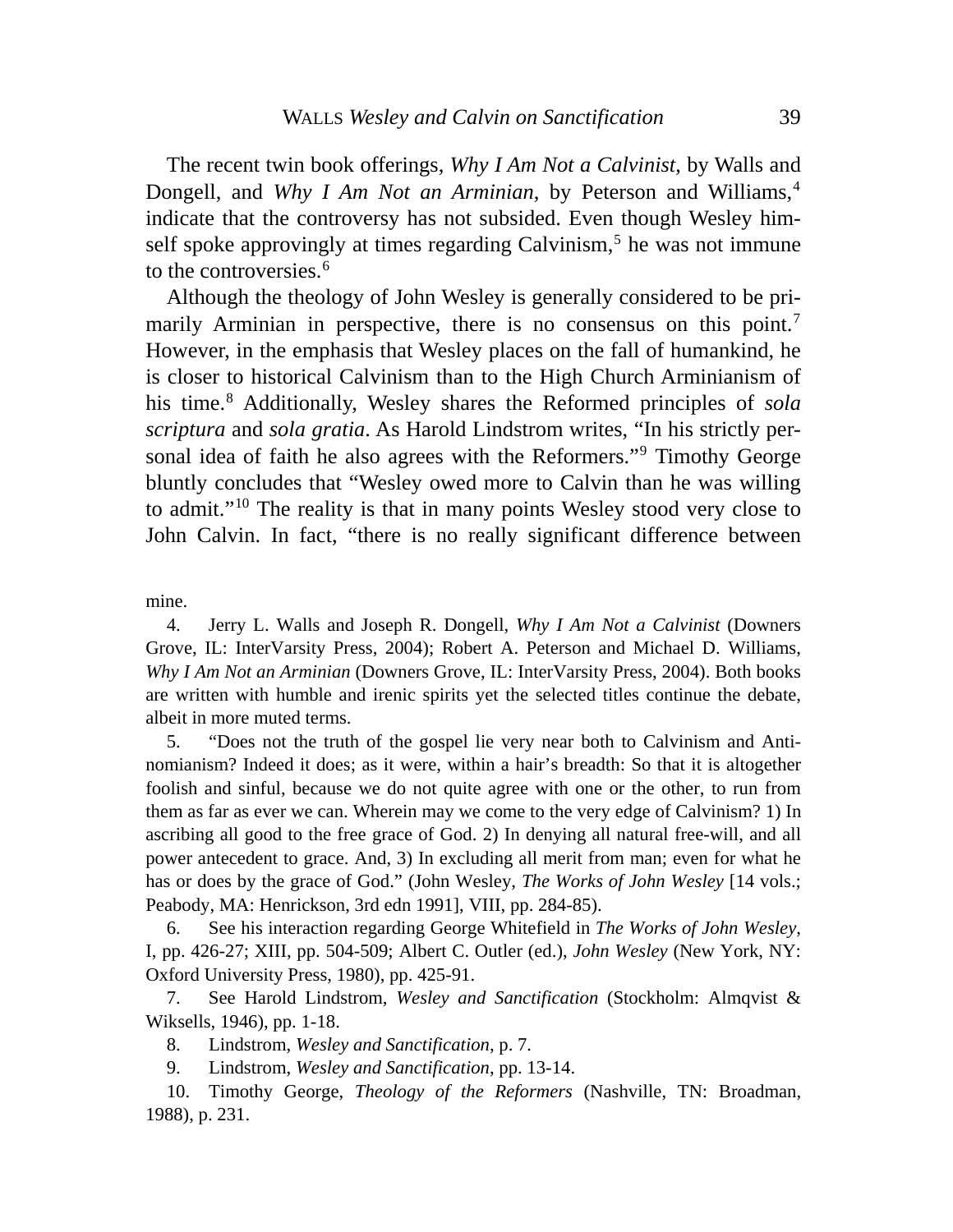Wesley and Calvin on their doctrines of man, the atonement and justification."[11](#page-2-0) Notwithstanding these similarities, and although both men may have agreed about the beginning of the Christian life, it is most often argued that they disagreed about the goal of the Christian life,  $12$  or their understanding of sanctification. Tom Oden suggests that, in fact, "long centuries of debate…have contributed to persistent exaggerations and distortions of sanctification teaching."[13](#page-2-2)

 The purpose of this paper is to address the question as to whether John Wesley's doctrine of sanctification is radically different from that of John Calvin and whether there may be a positive synthesis of the views of these two theologians. Or, to put it another way, does this mean that the apparent conflict of views on sanctification between these two systems of thought and theologians cannot be resolved? As Walls says, "While this is a tempting conclusion, and is often embraced, I do not think we should accept  $it.$ "<sup>[14](#page-2-3)</sup>

# *John Calvin's Doctrine of Sanctification*

John Calvin is frequently considered a theologian of the Holy Spirit, because Books III and IV of his *Institutes*, which treat the reception of Christ's benefits and the external means of grace, occupy two-thirds of the *Institutes*, or almost a thousand pages.<sup>[15](#page-2-4)</sup> Pneumatology is central to Calvin's theology. Theologically the *Institutes* helped to underline the

<span id="page-2-0"></span> 11. I. Howard Marshall, "Sanctification in the Teaching of John Wesley and John Calvin," *EvQ* 34 (1962), pp. 75-82 (75).

12. Marshall, "Sanctification," p. 76.

<span id="page-2-2"></span><span id="page-2-1"></span> 13. Thomas C. Oden, *Systematic Theology* (Peabody, MA: Prince Press, 1998), III, p. 213. Although Oden is referring broadly to the debate between Protestants and Catholics, his focus is on the last four centuries, which include the period of the Reformers and Wesley.

<span id="page-2-3"></span> 14. Jerry L. Walls, "The Free Will Defense, Calvinism, Wesley, and the Goodness of God," *Christian Scholar's Review* 13 (1983), pp. 19-33 (25). It appears that 20 plus years of reflection may have changed Walls's point of reference, resulting in his new book on the subject. See note 3.

<span id="page-2-4"></span> 15. Eugene F. Rogers, Jr., "The Mystery of the Spirit in Three Traditions: Calvin, Rahner, Florensky or, You *Keep* Wondering Where the Spirit Went," *Modern Theology* 19 (2003,) pp. 243-60 (245).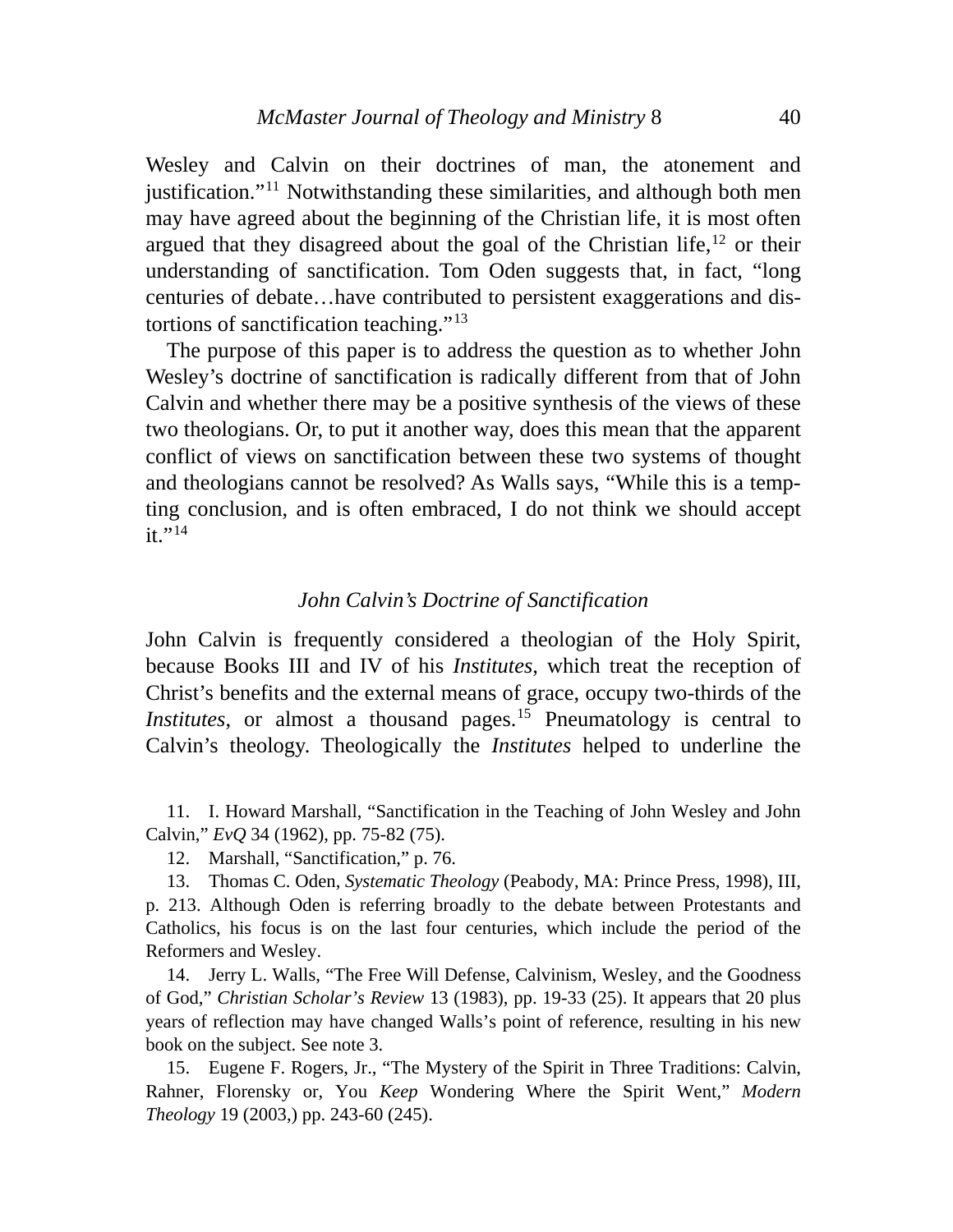dynamic function of the Holy Spirit in admonishing and illuminating individuals in the light of the Word of God: "This pneumatological function was linked to his whole dogmatic framework and gave dynamism to it."[16](#page-3-0) Regeneration, conversion, justification by faith, and sanctification—his entire theological terminology—was associated with the reality and actuality of the Holy Spirit.<sup>[17](#page-3-1)</sup> In the broad areas of common grace, regeneration, and the witness of the Spirit, Calvin was the first to develop the doctrine of the work of the Holy Spirit, and to give the whole doctrine of the Holy Spirit a systematic approach.[18](#page-3-2) Alister McGrath regards as an act of "genius" the fact that Calvin distinguished but did not separate justification and sanctification.[19](#page-3-3) In the final edition of the *Institutes*, the intentional placement of the subject of justification within Book Three, whose theme is participation in Christ through the Spirit, indicates the unity between justification and sanctification.<sup>[20](#page-3-4)</sup> Justification and sanctification are two parts of one complex whole which, for the sake of analysis, must be separated, but which in fact are indissolubly united.<sup>[21](#page-3-5)</sup>

 For Calvin, sanctification is described as "the general process of man's becoming more and more in the course of time conformed to Christ in heart and outward life and devoted to God."<sup>[22](#page-3-6)</sup> In the thought of Calvin, sanctification remains a gradual process as some remnants of sin remain in the Christian during the course of life: $^{23}$  $^{23}$  $^{23}$ 

This process takes place through the virtue of Christ's death and resurrection and the power of His word and Spirit indwelling the believer. Hence the

<span id="page-3-0"></span> 16. Paul Chung, "Calvin and the Holy Spirit: A Reconsideration in Light of Spirituality and Social Ethics," *Pneuma* 24 (2002), pp. 40-55 (41).

17. Chung, "Calvin and the Holy Spirit," p. 44.

<span id="page-3-2"></span><span id="page-3-1"></span> 18. Abraham Kuyper, *The Work of the Holy Spirit* (Grand Rapids: Eerdmans, 1956), pp. xxxiii-xxxiv.

<span id="page-3-3"></span> 19. Alister E. McGrath, *Justification by Faith* (Grand Rapids: Zondervan, 1988), p. 57.

<span id="page-3-4"></span> 20. William M. Thompson, "Viewing Justification through Calvin's Eyes: An Ecumenical Experiment," *TS* 57 (1996), p. 447-57 (447).

<span id="page-3-5"></span> 21. John H. Leith, *John Calvin's Doctrine of the Christian Life* (Louisville, KY: Westminster / John Knox Press, 1989), p. 96.

<span id="page-3-7"></span><span id="page-3-6"></span> 22. R.S. Wallace, *Calvin's Doctrine of the Christian Life* (Edinburgh: Olive & Boyd, 1959), pp. 24-25.

23. Leith, *Calvin's Doctrine*, p. 96.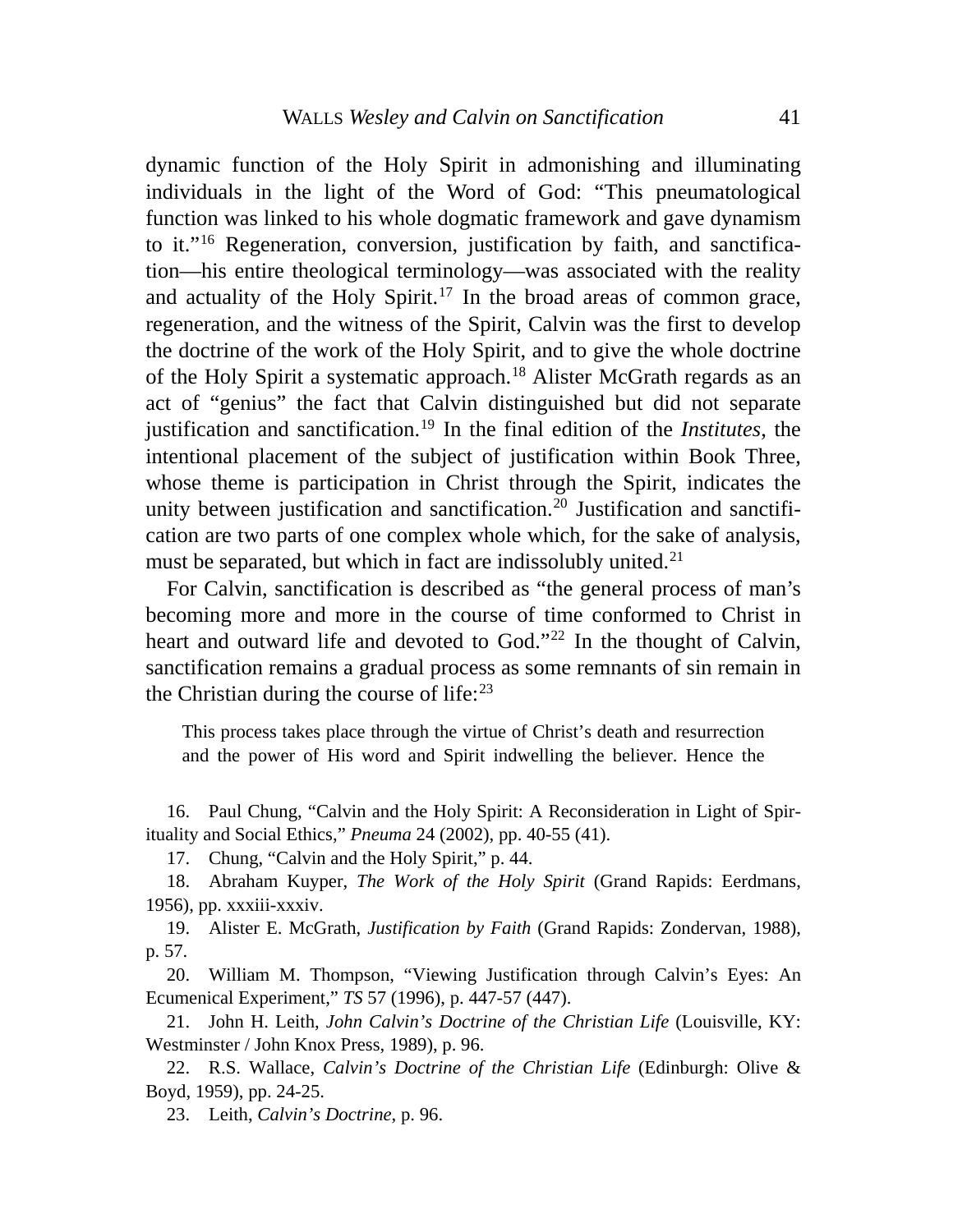dominion of sin is destroyed, although it is firmly insisted that sanctification is imperfect in this life; there is a continual battle between sin and the regenerate "part" of the believer in which the regenerate part gains the upper hand, so that the saints grow and *perfect* holiness.<sup>[24](#page-4-0)</sup>

For Calvin, rebirth, renewal, sanctification and conversion are roughly equivalent. They can never be considered "as an autonomous state of the believer, but are existentially dependent upon one's participation in Christ, which is constantly maintained by the grace of God. The Christian life in this perspective can be summed up as an imitation of Christ through selfdenial and cross-bearing."[25](#page-4-1) Believers, having been regenerated and justified, begin a new process of sanctification, in which the Spirit gains more and more of the person's life. Calvin comes perilously close to a dominating or complete sanctification when he writes, "because they have the Spirit dwelling in them, though they find some remains of the flesh still remaining in them: at the same time it cannot dwell in them without having the superiority; for it must be observed that man's state is known by the power that bears rule in him."[26](#page-4-2) The sanctifying power of the Holy Spirit, as it renews individuals toward purity and holiness, is the "surest mark by which the children of God are distinguished from the children of the world."[27](#page-4-3) Calvin insisted that the Holy Spirit is the primary source of empowerment in the Christian's life. The Holy Spirit enables the Christian to reject sin and to receive strength to persevere in a godly life.<sup>28</sup> The basis for such rejecting power is of course the spiritual union that Christians receive by faith in Christ: "The Holy Spirit is the bond by which Christ

24. Marshall, "Sanctification," p. 78. Emphasis mine.

<span id="page-4-1"></span><span id="page-4-0"></span> 25. Ralph Del Colle, "John Wesley's Doctrine of Grace in Light of the Christian Tradition," *International Journal of Systematic Theology* 4 (2002), pp. 172-89 (183).

<span id="page-4-2"></span> 26. John Calvin, *Commentaries on the Epistle of Paul the Apostle to the Romans* (ed. and trans. John Owen; Grand Rapids: Eerdmans, 1959), p. 290. Calvin does speak of perfection in his writings, but certainly could not use Wesley's term "entire sanctification." His comments, however, imply that a person not ruled by the power of the Holy Spirit is outside of the faith, leaving one to wonder if "full or complete" sanctification is the only option for a truly elect individual.

27. Calvin, *Romans*, p. 289.

<span id="page-4-4"></span><span id="page-4-3"></span> 28. Matthew Everhard, "John Calvin's Theology of the Holy Spirit," *Pneumatos* (February 7, 2006), p. 8. *http://pneumatos.blogspot.com/2006/02/theological-studyjohn-calvins.html.* Accessed 10/18/06.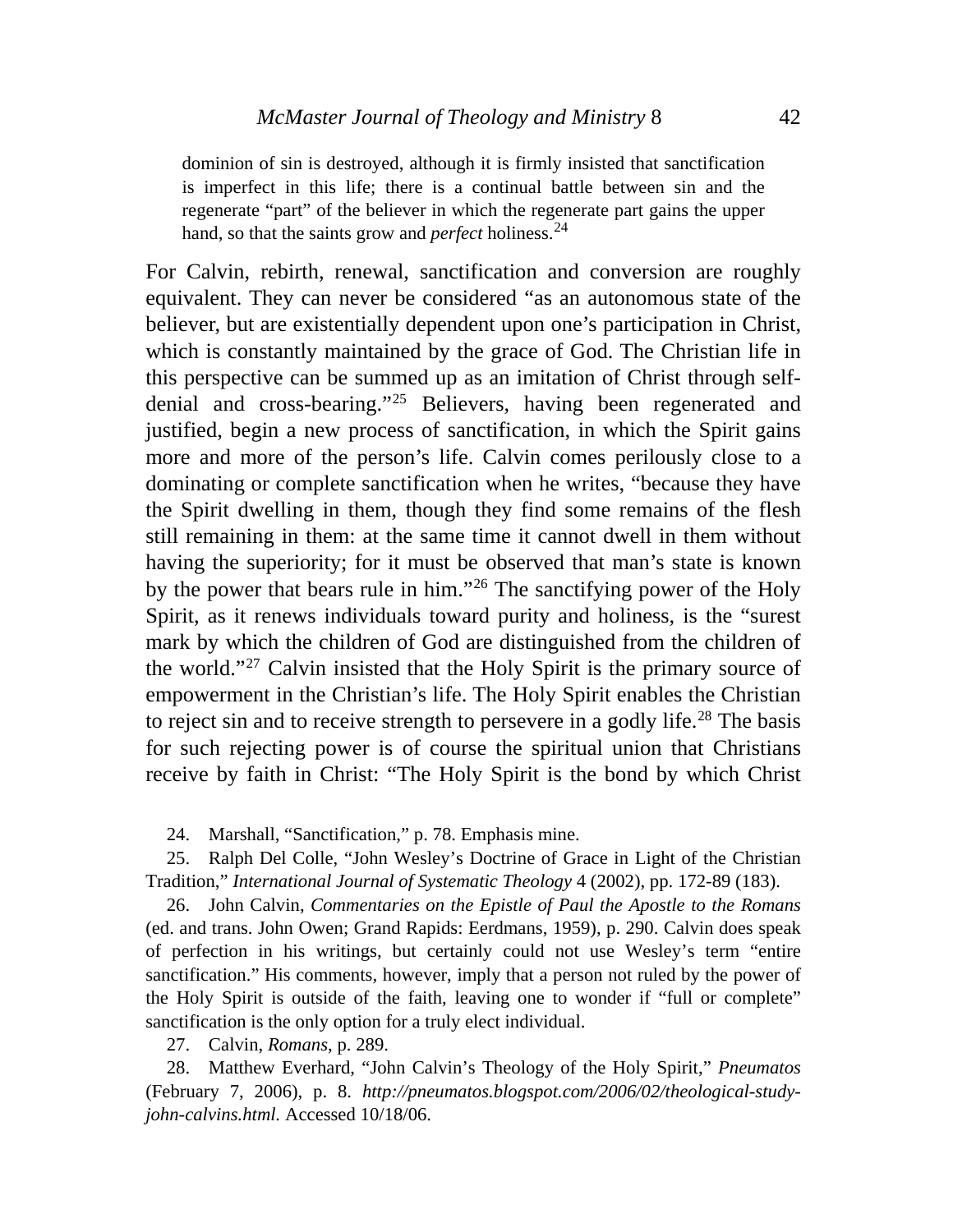effectually binds us to himself."[29](#page-5-0) This binding, in Calvin's mind, must produce transformational change in the Christian. He spares no words in describing the transformation toward righteousness that is engineered by the Holy Spirit: "Since it is his [the Holy Spirit's] secret irrigation that makes us bud forth and produce the fruits of righteousness, he is repeatedly described as *water*."[30](#page-5-1) Later in the same section he writes, "On the other hand, as he is constantly employed in subduing and destroying the vices of our concupiscence, and inflaming our hearts with the love of God and piety, he hence receives the name of *Fire*."[31](#page-5-2) In forceful and unbending language, Calvin asserts that the work of Christ produces results in the life of the follower of Christ and that apart from union with Christ, no benefits or changes can be expected: "We must understand that as long as Christ remains outside us, and we are separated from him, all that he has suffered and done for the salvation of the human race remains useless and of no value for us."<sup>[32](#page-5-3)</sup> He elsewhere insists that we "are partakers of the Holy Spirit in proportion to the intercourse which we maintain with Christ; for the Spirit will be found nowhere but in Christ."<sup>[33](#page-5-4)</sup> There is an even and serious tone to Calvin's instructions regarding the Christian's union with Christ. For him this is no trifling matter: "For if we have true fellowship in his death, our old man is crucified by his power, and the body of sin becomes dead, so that the corruption of our original nature is never again in full vigour (Rom. vi. 5, 6).<sup>[34](#page-5-5)</sup> Calvin holds that

<span id="page-5-1"></span><span id="page-5-0"></span> 29. John Calvin, *Institutes of Christian Religion*: *A New Translation by Henry Beveridge* (2 vols.; Grand Rapids: Eerdmans, 1957), I, 3.1.1, p. 463.

30. Calvin, *Institutes*, I, 3.1.1, p. 465. Original emphasis.

31. Calvin, *Institutes*, I, 3.1.1, p. 465. Original emphasis.

<span id="page-5-3"></span><span id="page-5-2"></span> 32. Calvin, *Institutes*, I, 3.1.1, p. 464. Calvin went on to say, "The whole comes to this, that Christ, when he produces faith in us by the agency of his Spirit, at the same time ingrafts us into his body, that we may become partakers of all blessings" (Calvin, *Institutes*, I, 3.2.34, p. 501).

<span id="page-5-4"></span> 33. John Calvin, *Commentaries on the Epistles of Paul to the Galatians and Ephesians* (Grand Rapids: Eerdmans, 1957), p. 262.

<span id="page-5-5"></span> 34. Calvin, *Institutes*, I, 3.3.9, p. 515. It is frustrating at times to read the language of Calvin in terms of the death of the old or sinful nature. Although he affirms the power of the cross in our spiritual transformation and growth, and although he emphatically speaks of the power of the cross in dealing with our sinful corruption, he hesitates to allow that power to blossom fully in this life. That is not to suggest that he needs to speak of "perfection," but rather that he not give so much allowance, or should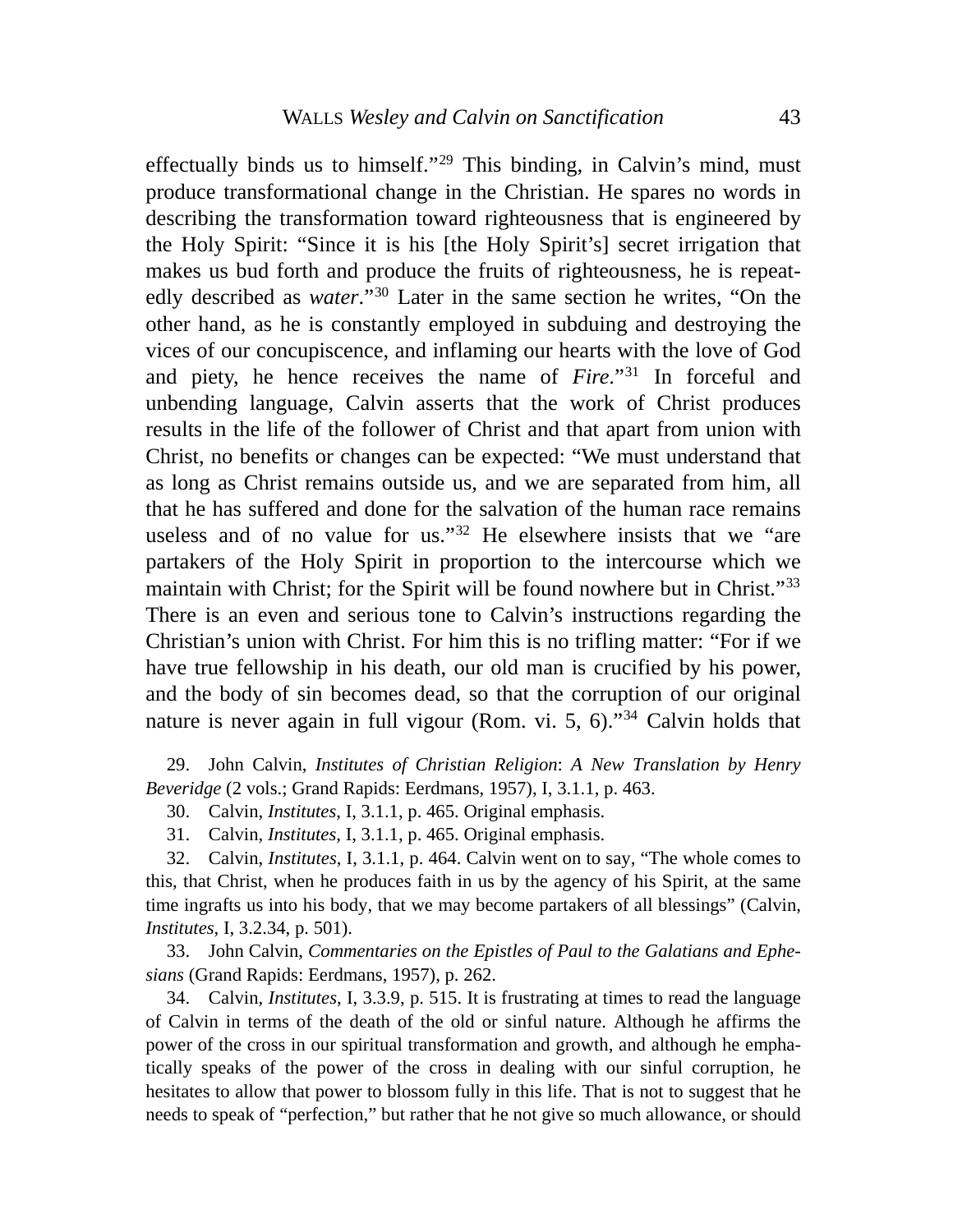when faith is present it is known not simply by the head but also by the heart and becomes a firm confidence that is experienced rather than an idea that is embraced aca-demically.<sup>[35](#page-6-0)</sup> On the basis of faith, Calvin views a double grace of justi-fication and sanctification. He says,

The whole may be thus summed up: Christ given to us by the kindness of God is apprehended and possessed by faith, by means of which we obtain in particular a twofold benefit: first, being reconciled by faith by the righteousness of Christ, God becomes, instead of a judge, an indulgent Father; and, secondly, being sanctified by his Spirit, we aspire to integrity (blamelessness) and purity of life. $36$ 

For Calvin, regeneration, or repentance, moves Christians toward the image of God being restored within them. Repentance is "dissatisfaction with and a hatred of sin and a love of righteousness…which things lead to self-denial and mortification of the flesh, so that we give ourselves up to the guidance of the Spirit of God and frame all the actions of our life to the obedience of the Divine will."[37](#page-6-2) At no time does Calvin allow for perfection in this life, but he does, as noted earlier, use language that at least

I say, excuse, for ongoing sinful behaviour in the life of the follower of Christ. "In regenerating his people God indeed accomplishes this much for them; he destroys the dominion of sin, by supplying the agency of the Spirit, which enables them to come off victorious from the contest. Sin, however, though it ceases to reign, ceases not to dwell in them" (*Institutes*, I, 3.3.11, p. 517). At the same time, in defending his point, Calvin obsessively applies a defeating standard to his argument as he continues: "We are enjoined to love God with all our heart, with all our soul, with all our strength. Since all the faculties of our soul ought thus to be engrossed with the love of God, it is certain that the commandment is not fulfilled by those who received the smallest desire into their heart, or admit into their minds any thought whatever which may lead them away from the love of God to vanity." Wesley will interact with the idea of perfection and love of God.

<span id="page-6-0"></span> 35. Charles Partee, *Calvin and Classical Philosophy* (Louisville, KY: Westminster/John Knox Press, 2005), p. 89.

<span id="page-6-1"></span> 36. Calvin, *Institutes*, I, 3.11.1, p. 37. Charles Partee offers the translation "blamelessness" for the term "integrity" in the section quoted above.

<span id="page-6-2"></span> 37. Petrus Barth and Guilielmus Niesel (eds.), *Opera Selecta Joannis Calvini* (Munich: Chr. Kaiser Verlag, 1926), III, p. 6. See also Leith, *Calvin's Doctrine*, p. 67; Calvin, *Institutes*, I, 1.15.4, p. 164: "In one word, then, by repentance I understand regeneration, the only aim of which is to form in us anew the image of God, which was sullied, and all but effaced by the transgression of Adam" (*Institutes*, I, 3.3.9, p. 15).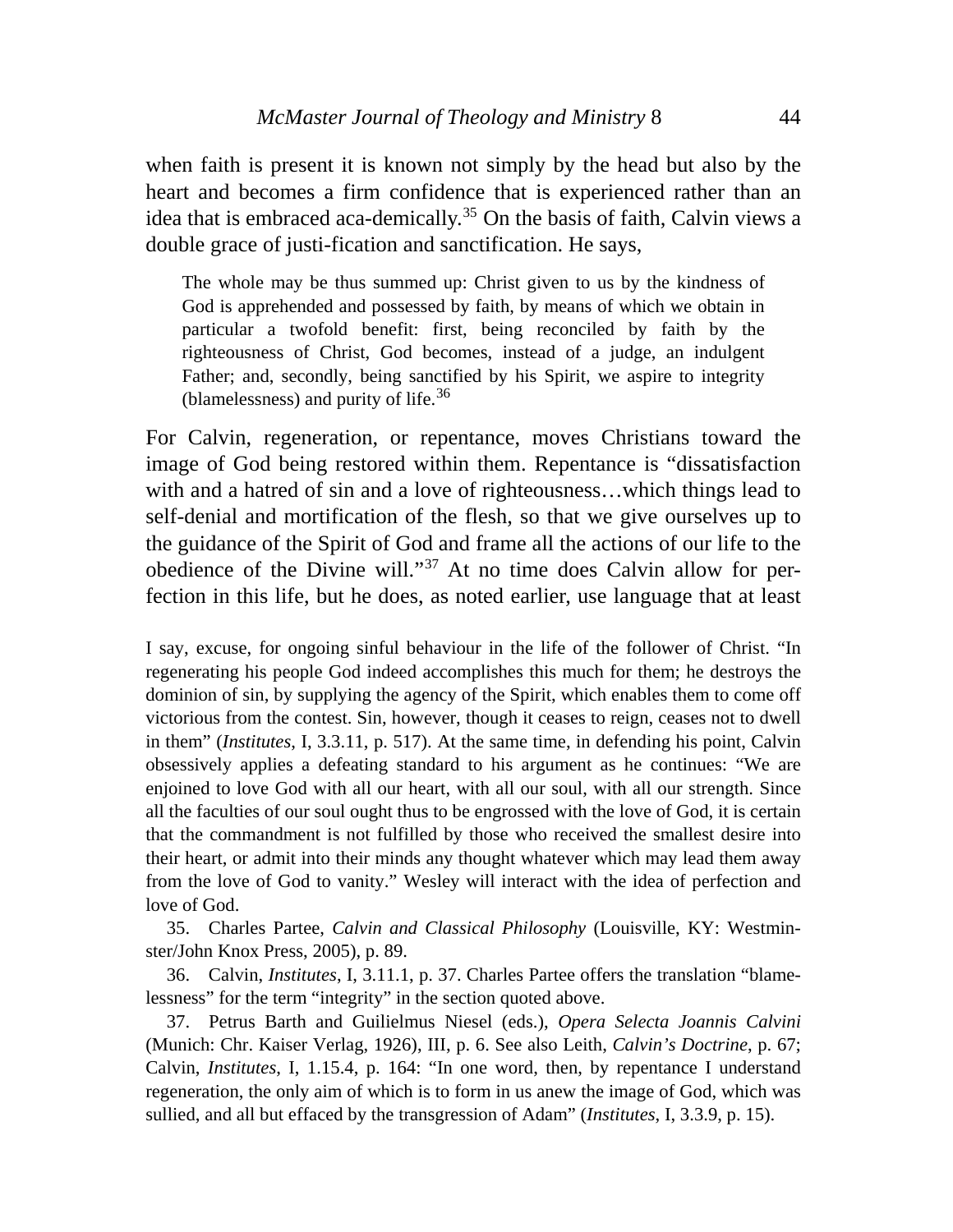semantically brushes very close to the idea:

God abolishes the remains of carnal corruption in his elect, cleanses them from pollution, and consecrates them as his temples, restoring *all their inclinations* to real purity… I make the image of God to consist in righteousness and true holiness; as if in every definition it were not necessary to take the thing defined in its integrity and perfection. It is not denied that there is room for improvement; but what I maintain is that the nearer any one approaches in resemblance to God, the more does the image of God appear in him. That believers may attain to it, God assigns repentance as the goal toward which they must keep running during the whole course of their lives. $38$ 

 There are times when Calvin speaks so strongly to the issue of transformation and perfection that one wonders who he is attempting to convince. It is almost as if he yearns for the experience but cannot bring himself theologically to embrace it: "This work of God is not perfected the same day it is begun in us, but it increases by little and little, and by daily increments as by degrees is brought to perfection."[39](#page-7-1) In his sermon on Job 42:1-5, Calvin states that repentance "is never perfect at the start, but after God planes us, he also needs to polish us."<sup>[40](#page-7-2)</sup> In his comments on the Gospel of John, Calvin adds these dimensions, "As our faith increases, we are able more and more to inherit the glorious liberty of the children of God" and we are able to receive "fresh additions of the Spirit of God," which are given "according to the measure of faith," and thus we make progress towards "fullness of life."[41](#page-7-3) In Calvin's theology "growth in faith must be accompanied by a growing measure of sanctification."[42](#page-7-4) In describing Calvin's spirituality, one author notes: "Spirituality means the forms that holiness takes in the concrete life of the believer. The concept of spirituality implies that there is the possibility of progress in holiness, that

38. Calvin, *Institutes*, I, 3.3.9, pp. 515-16. Emphasis mine.

<span id="page-7-1"></span><span id="page-7-0"></span> 39. Guilielmus Baum, Eduardus Cunitz, and Eduardus Reuss (eds.), *Corpus Reformatorum: Joannis Calvini Opera Quae Supersunt Omnia,* (Brunswick: C.A. Schwetschke et Filium, 1863–97), IL, col. 108. See also Leith, *Calvin's Doctrine*, p. 69.

<span id="page-7-4"></span><span id="page-7-3"></span><span id="page-7-2"></span> 40. Cited by Geoffrey Wainwright, *Methodists in Dialog* (Nashville, TN: Kingswood Books, 1995), p. 146.

41. Wainwright, *Methodists in Dialog*, p. 146.

42. Wainwright, *Methodists in Dialog*, p. 146.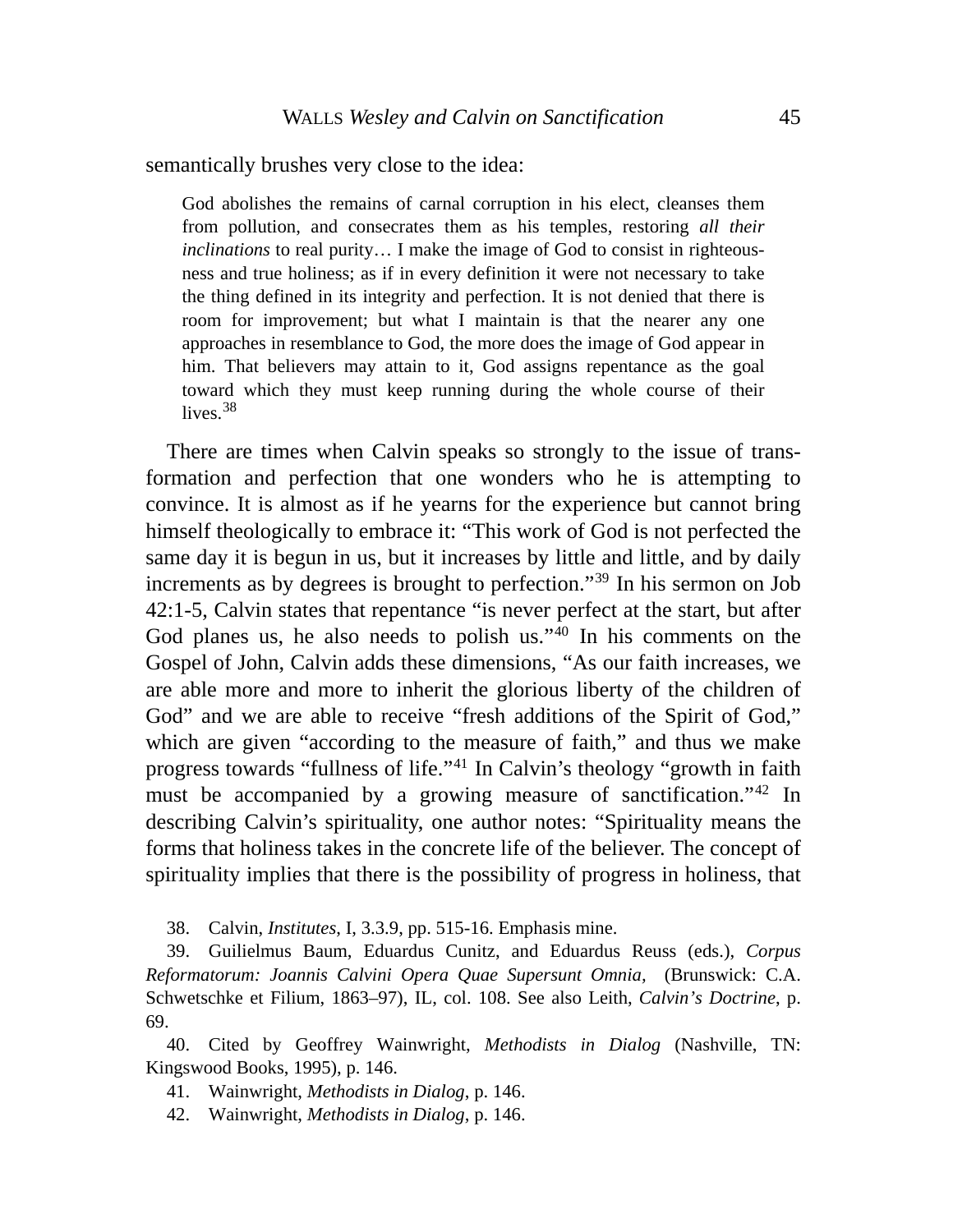there is a need of working toward perfection, and that there are certain means and ways of attaining such a perfection."[43](#page-8-0) Calvin himself says,

I insist not that the life of the Christian shall breathe nothing but the *perfect* Gospel, though this is to be desired, and *ought to be attempted*. I insist not so strictly on evangelical *perfection*, as to refuse to acknowledge as a Christian any man who has not attained it. In this way all would be excluded from the Church, since there is no man who is not far removed from this perfection, while many who have made but little progress, would be undeservedly rejected. What then? Let us set this before our eye as the end at which we ought constantly to aim. Let it be regarded as the goal towards which we are to run. $44$ 

 This goal toward which the Christian is to aim is a consequence of, and result of, faith in Christ. Calvin is very careful to underline this point because in his mind "it is certain that no man will ever know him [Christ] aright without at the same time receiving the sanctification of the Spirit… Christ cannot be known without the sanctification of the Spirit: therefore faith cannot possibly be disjoined from pious affection."[45](#page-8-2) In another place Calvin says, "The whole lives of Christians ought to be a kind of aspiration after piety, seeing that they are called to holiness (Eph. i. 4; 1 Thess. iv. 5)."[46](#page-8-3) For Calvin, it is clear that theological understanding and practical piety, truth, and usefulness are inseparable. Theology should first of all deal with knowledge—knowledge of God and of us—but there is no real knowledge where there is no real piety. $47$ 

<span id="page-8-0"></span> 43. Lucien Joseph Richard, *The Spirituality of John Calvin* (Atlanta, GA: John Knox Press, 1974), p. 1.

<span id="page-8-1"></span> 44. Calvin, *Institutes*, II, 3.6.5, p. 5, emphases mine. The language is intriguing: perfection at some level is desired, ought to be attempted, set before our eye as the end, the goal towards which we are to run. All these images declare a direction that pursues perfection. Although Calvin also insisted that "confident belief in the attainability of perfection is a devilish device," he went on in the same section to insist that "we are nevertheless not to labour feebly or coldly in urging perfection or in striving towards it" (Calvin, *Institutes*, II, 4.1.20, p. 297).

45. Calvin, *Institutes*, I, 3.2.8, p. 476.

46. Calvin, *Institutes*, II, 2.3.19, pp. 131-32.

<span id="page-8-4"></span><span id="page-8-3"></span><span id="page-8-2"></span> 47. Joel R. Beeke, "Calvin on Piety," in Donald L. McKim (ed.), *The Cambridge Companion to John Calvin* (Cambridge: Cambridge University Press, 2004), pp. 125- 52 (125).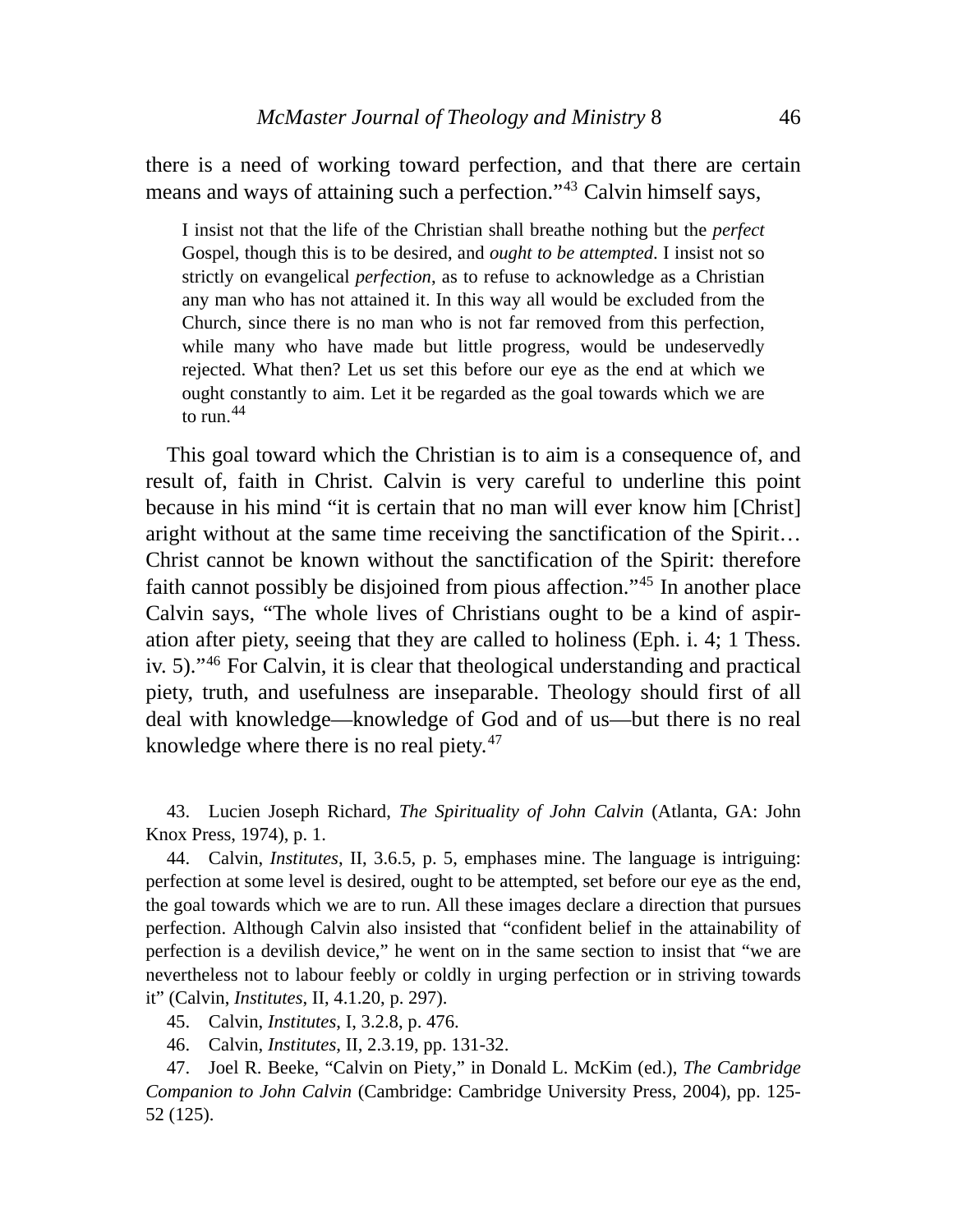Spirituality, for Calvin, included the entire progress of a Christian toward sanctification in the power of the Holy Spirit. In this progress there is a "primacy of love in Christian spirituality—love of God and the fellow person, as well as God's love for the world. This spirituality is not individualistic…but personally and socially oriented."[48](#page-9-0)

 Calvin's commentary on 1 Tim. 4:7-8 serves as a fitting conclusion to this section, while at the same time compounding the semantic confusion related to "perfection":

you will do that which is of the highest importance, if you devote yourself, with all your zeal, and with all your ability, to godliness alone...for godliness alone is able to conduct a man to complete perfection. It is the beginning, the middle, and the end, of Christian life; and, therefore, where that is entire, nothing is imperfect.<sup>[49](#page-9-1)</sup>

# *John Wesley's Doctrine of Sanctification*

Although Wesley's vision of Christian antiquity was rooted in numerous emphases of faith practice, the person and work of the Holy Spirit was nevertheless a central concern. His experience at Aldersgate was a pivotal event in his religious and theological development:

It is the point in his spiritual pilgrimage at which he experiences the power of the Holy Spirit and at which his theology is confronted by a dynamic pneumatology. From that point on, the Holy Spirit has a central role in Wesley's definition of the "true Christian," his understanding of how one becomes a Christian and his explanation of how one knows he or she is a  $Christian.$ <sup>[50](#page-9-2)</sup>

 John Wesley's experience following Aldersgate soon convinced him of the need to distinguish in some sense the new birth and sanctification, "the first being the rejuvenation of our human faculties that accompanies the restored pardoning Presence of God in our lives, while the second is the

48. Chung, "Calvin and the Holy Spirit," p. 48.

<span id="page-9-1"></span><span id="page-9-0"></span> 49. John Calvin, *Commentaries on the Epistles to Timothy, Titus, and Philemon* (Grand Rapids: Eerdmans, 1959), pp. 108-109.

<span id="page-9-2"></span> 50. Richard P. Heitzenrater, "Great Expectations: Aldersgate and the Evidences of Genuine Christianity," in Randy L. Maddox (ed.), *Aldersgate Reconsidered* (Nashville, TN: Kingswood Books, 1990), pp. 45-91 (90).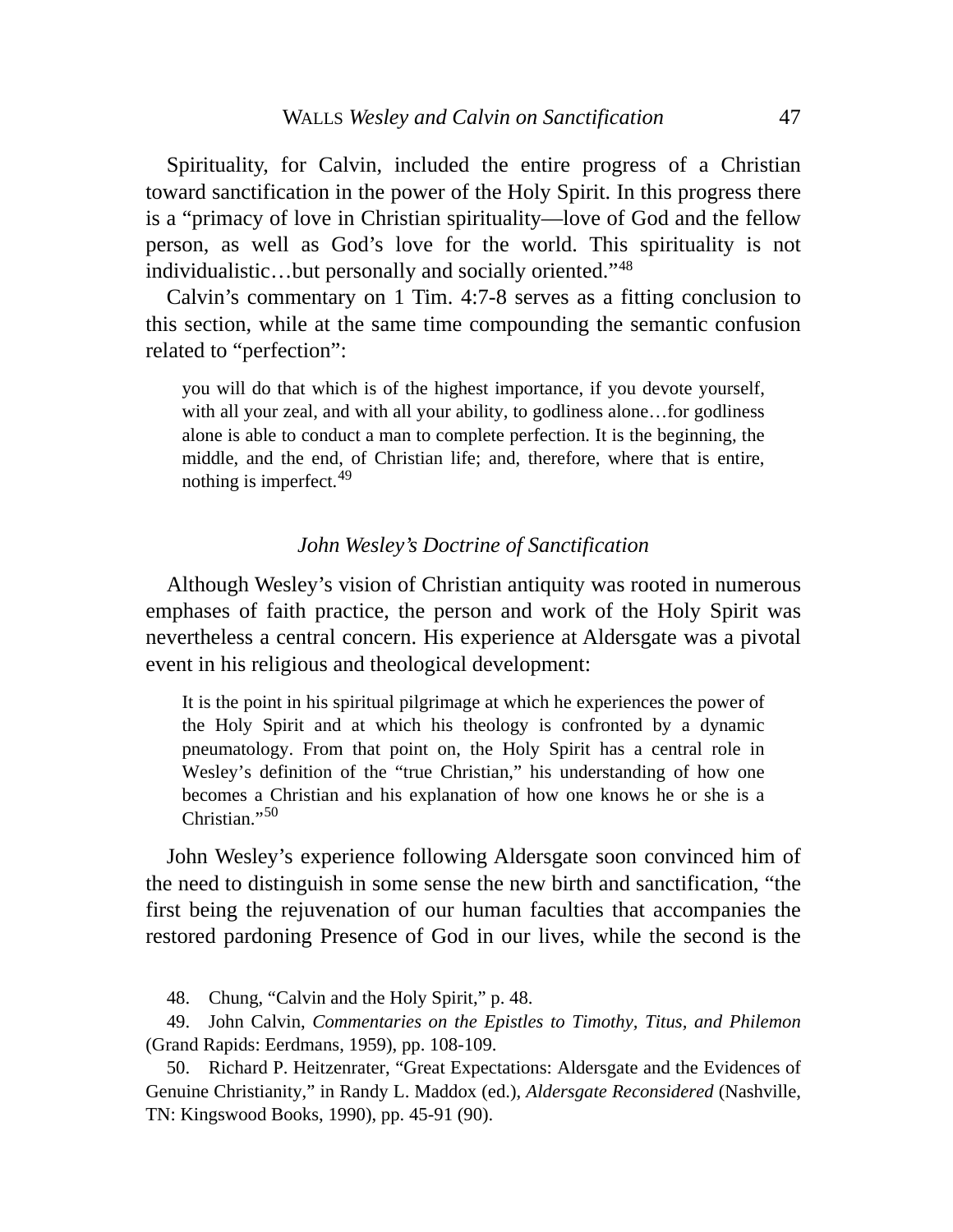gradual renewal of our moral nature that is then possible. In other words, the New Birth is only the gate or beginning to sanctification proper."[51](#page-10-0)

 Wesley wrote very few extended expositions of the doctrine of the Holy Spirit. However, "issues related to the nature and work of the Spirit came up repeatedly…because he placed the Spirit at the center of his understanding of Christian life."[52](#page-10-1) The person and work of the Holy Spirit have a significant role in the theological thought of Wesley. That role is primarily redemptive, and it is therefore interwoven in Wesley's doctrine of salvation, which was the chief burden of his more than fifty years of evangelism.[53](#page-10-2) Many of his standard sermons contain pneumatic soteriological concerns. In fact, "soteriology is an overarching theme in Wesley's pneumatology."<sup>[54](#page-10-3)</sup> He believed that the Holy Spirit was the main agent involved in Christian experience and the result was that his "pneumatology was distinctly soteriological. The Spirit is the Divine initiative who awakens, assures, purifies, and guides the believer in the *ordo salutis*."[55](#page-10-4) For Wesley, justification and sanctification are inextricably bound together. His understanding is that "at the same time that we are justified, yea, in that very moment, *sanctification* begins. In that instant we are born again, born from above, born of the Spirit. This is both a real and a relative change. We are inwardly renewed by the power of God."[56](#page-10-5) In

<span id="page-10-0"></span> 51. Randy L. Maddox, *Responsible Grace: John Wesley's Practical Theology* (Nashville, TN: Kingswood Books, 1994), p. 159.

52. Maddox, *Responsible Grace*, p. 119.

<span id="page-10-2"></span><span id="page-10-1"></span> 53. For a brief but powerful overview of Wesley's passion for evangelism, see Robert E. Coleman, *Nothing To Do But To Save Souls* (Nappanee, IN: Evangel Publishing House, 2006), pp. 25-40.

<span id="page-10-3"></span> 54. Winfield H. Bevins, "Pneumatology in John Wesley's Theological Method," *Asbury Theological Journal* 58 (2003), pp. 101-13 (101).

55. Bevins, "Pneumatology," p. 108.

<span id="page-10-5"></span><span id="page-10-4"></span> 56. John Wesley, "The Scripture Way of Salvation," in Albert C. Outler and Richard P. Heitzenrater (eds.), *John Wesley's Sermons: An Anthology* (Nashville: Abingdon Press, 1987), p. 373. Original emphasis. Wesley's understanding of justification is clearly articulated in his sermons and writings. Plainly understood, Wesley's view of justification/sanctification accords well with Calvin's thinking on this subject: "The plain scriptural notion of justification is pardon, the forgiveness of sins. It is that act of God the Father, whereby, for the sake of the propitiation made by the blood of his Son, he 'showeth forth his righteousness (or mercy) by the remission of the sins that are past.' This is the easy, natural account of it given by St. Paul… To him that is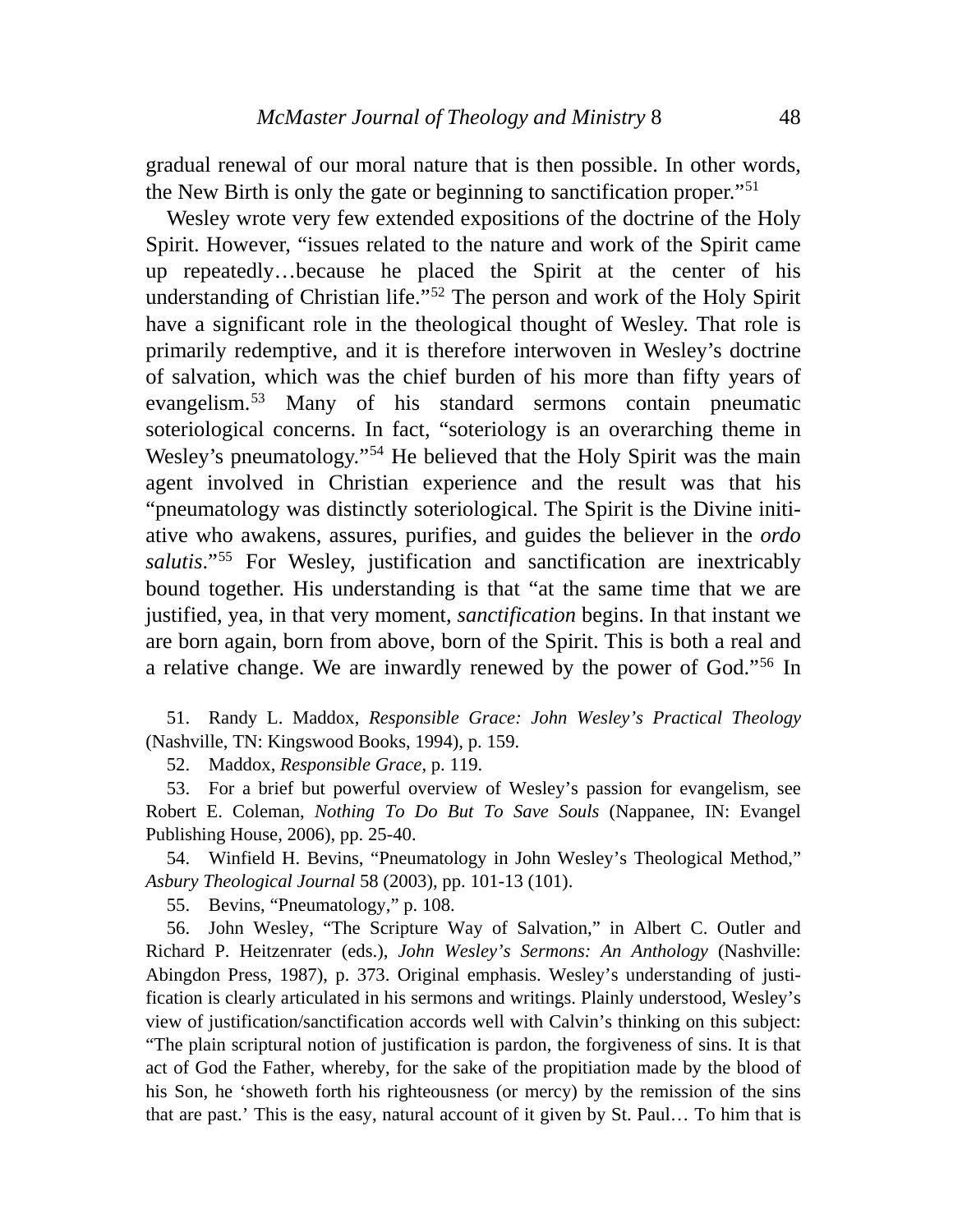response to the question, "How do you know that you are sanctified, saved from your inbred corruption," Wesley answered,

I can know it no otherwise than I know that I am justified. "Hereby know we that we are of God," in either sense, "by the Spirit that he hath given us." We know it by the witness and by the fruit of the Spirit. And, First [*sic*] by the witness. As, when we were justified, the Spirit bore witness with out spirit, that our sins were forgiven; so, when we were sanctified, he bore witness, that they were taken away. Indeed, the witness of sanctification is not always clear at first; (as neither is that of justification;) neither is it afterward always the same, but, like that of justification, sometimes stronger and sometimes fainter. Yea, and sometimes it is withdrawn. Yet, in general, the latter testi-mony of the Spirit is both as clear and as steady as the former.<sup>[57](#page-11-0)</sup>

Wesley was very careful to preach that,

salvation is carried on by "convincing grace," usually in Scripture termed "repentance"… Afterwards, we experience the proper Christian salvation, consisting of those two grand branches, justification and sanctification. By justification we are saved from the guilt of sin, and restored to the favour of God; by sanctification we are saved from the power and root of sin, and restored to the image of God.<sup>[58](#page-11-1)</sup>

Salvation, according to Wesley, was both instantaneous and progressive, which created tension in terms of his understanding of sanctification as the perfecting of the Christian. In his sermon, "On Working Out our Own Salvation," Wesley contends that the Scripture "shows this salvation to be both instantaneous and gradual. It begins the moment we are justified…It gradually increases from that moment…till in another instant the heart is

justified…God 'will not impute sin' to his condemnation. He will not condemn him on that account, either in this world or in that which is to come. His sins, all his past sins, are covered, are blotted out, shall not be remembered or mentioned against him, any more than if they had not been. God will not inflict on that sinner what he deserved to suffer, because the Son of his love hath suffered for him. And from the time we are 'accepted through the Beloved,' 'reconciled to God through his blood,' he loves, and blesses, and watches over us for good, even as if we had never sinned" (*The Works of John Wesley*, V, p. 57).

57. *The Works of John Wesley*, XI, p. 420.

<span id="page-11-1"></span><span id="page-11-0"></span> 58. Wesley, "On Working Out our Own Salvation," in *John Wesley's Sermons: An Anthology*, p. 488.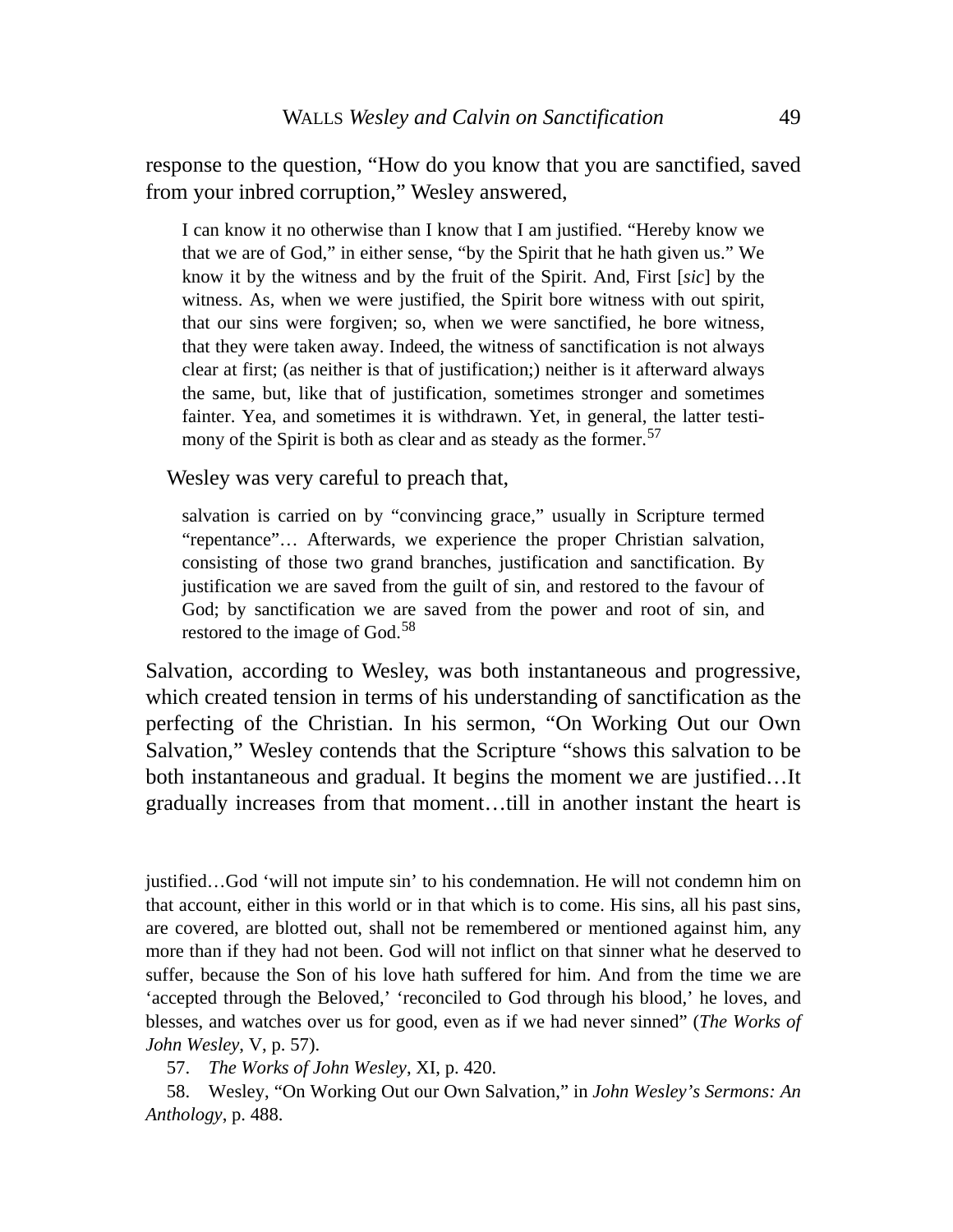cleansed from all sin, and filled with pure love to God and man."[59](#page-12-0) Wesley's doctrine of salvation is then three-dimensional: as pardonsalvation begun, holiness-salvation continued, and heaven-salvation completed. Echol Lee Nix summarizes it thus:

Salvation emphasizes responsible grace. God did not just pardon us and stop there. Wesley broadened salvation beyond justification. In addition to imputing righteousness in justification, God imparts righteousness to us through sanctification. Wesley has an enduring concern about and never wanted to nullify the essence of holiness in the Christian life. He integrated the doctrine of sanctification to incorporate the significance of holy living as an essential part of the salvation experience. Sanctification implies human beings' active participation in the transformation purpose of salvation… Our potential for growth in the likeness of God in Christ is dependent upon God's pardoning grace (justification) while the continuing salvific experience with God is contingent upon our responsive growth in Christ-likeness (sanctification).<sup>[60](#page-12-1)</sup>

 For Wesley, a Christian's "responsive growth in Christ-likeness" was connected to the filling of the Holy Spirit. Wesley correctly saw being filled with the Spirit as the evidence of true Christianity, of what he called "scriptural Christianity." He asked, "Is this city a Christian city? Is Christianity, scriptural Christianity, found here? Are we, considered as a community of men, so 'filled with the Holy Ghost,' as to enjoy in our hearts, and show forth in our lives, the genuine fruits of the Spirit?"<sup>[61](#page-12-2)</sup> It should be noted that Wesley was also very clear on the reception of the Holy Spirit into the life of a Christian. In a letter to Joseph Benson on December 28, 1770, regarding the subject of sanctification, Wesley makes an important comment,

This I term sanctification, (which is both an instantaneous and a gradual work,) or perfection, the being perfected in love, filled with love, which still admits of a thousand degrees… But…the whole thing is what I contend for;

<span id="page-12-0"></span> 59. Wesley, "On Working Out our own Salvation," pp. 488-89. In some measure Wesley anticipates the "already, but not yet" nomenclature of the Kingdom of God articulated by George Ladd. See George Eldon Ladd, *A Theology of the New Testament* (Grand Rapids: Eerdmans, 1998), pp. 76-77.

<span id="page-12-2"></span><span id="page-12-1"></span> 60. Echol Lee Nix, Jr., "Themes in Wesley's Theological Understanding," in *The Boston Collaborative Encyclopedia of Western Theology: John Wesley*, p. 17, *http:// people.bu.edu/dictionary/mwt\_themes\_430\_wesley.html*. Accessed October 18, 2006.

61. *The Works of John Wesley*, V, p. 48.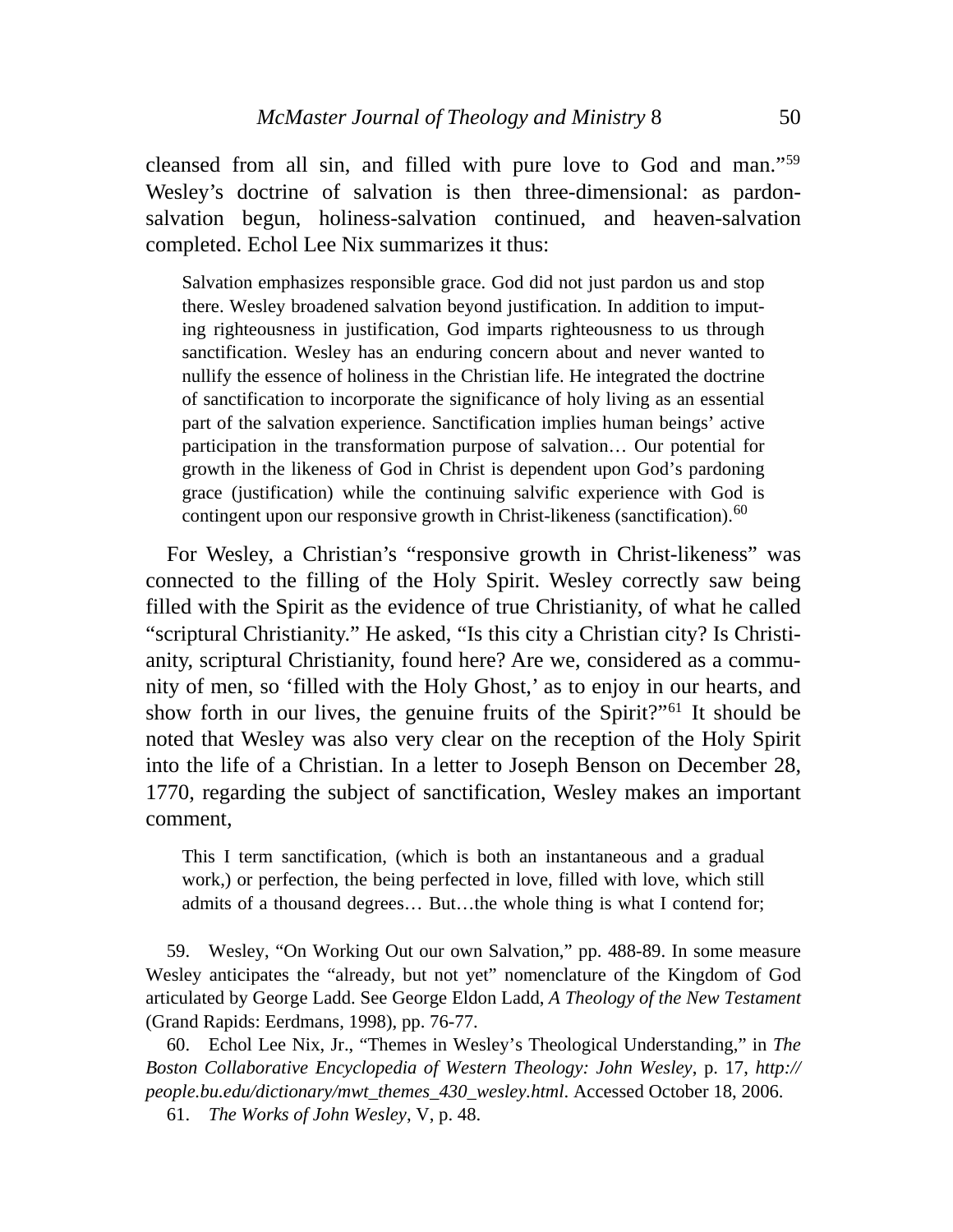an entire deliverance from sin, a recovery of the whole image of God, the loving of God with all our heart, soul, and strength… If they like to call this "receiving the Holy Ghost," they may: Only the phrase, in that sense, is not scriptural, and not quite proper; for they all "received the Holy Ghost" when they were justified. God then, "sent forth the Spirit of his Son into their hearts, crying, Abba, Father."<sup>[62](#page-13-0)</sup>

Wesley rejected the linkage or identification of entire sanctification with the baptism of the Holy Spirit for a number of reasons, perhaps the most pressing being his understanding of the exegetical and theological difficulties with making such a claim. $63$ 

 Wesley understood, as did Calvin, that sanctification was the process of being renewed into the image of God, in true righteousness and holiness. Faith is the condition and instrument of sanctification. D. Marselle Moore captures the ethos of Wesley's understanding when he writes, "When we begin to believe, salvation begins; and as faith increases, holiness increases."[64](#page-13-2)

 In the widest sense, sanctification can be considered the full sum of Methodist doctrine even during the time of Wesley, because for Wesley, the main purpose or aim of religion was to find "the way to heaven." Since the way to heaven is by the attainment of that holiness, and since this holiness is obtained "by way of repentance, justification and regeneration, it is fair to describe the whole process of salvation as a search for sanctification or Scriptural holiness."<sup>[65](#page-13-3)</sup>

 There remains no doubt from a reading of Wesley's sermons and letters that his teaching or emphases on the subject of sanctification evolved or matured over the course of his life. Wesley's early writings reflect a tension, and some would suggest, a confusion, regarding the pursuit of holi-ness and whether or not it could be attained or expected in this life.<sup>[66](#page-13-4)</sup> Maddox affirms that such a development occurred when he references "Wesley's mature descriptions." He writes:

62. *The Works of John Wesley*, XII, p. 416.

63. Maddox, *Responsible Grace*, p. 177.

<span id="page-13-2"></span><span id="page-13-1"></span><span id="page-13-0"></span> 64. D. Marselle Moore, "Development in Wesley's Thought on Sanctification and Perfection," *Wesleyan Theological Journal* 20 (1985), pp. 29-53 (37).

65. Marshall, "Sanctification," p. 77.

<span id="page-13-4"></span><span id="page-13-3"></span> 66. Randy L. Maddox, "Be Ye Perfect?", *Christian History* 20 (2001), pp. 32-34 (32).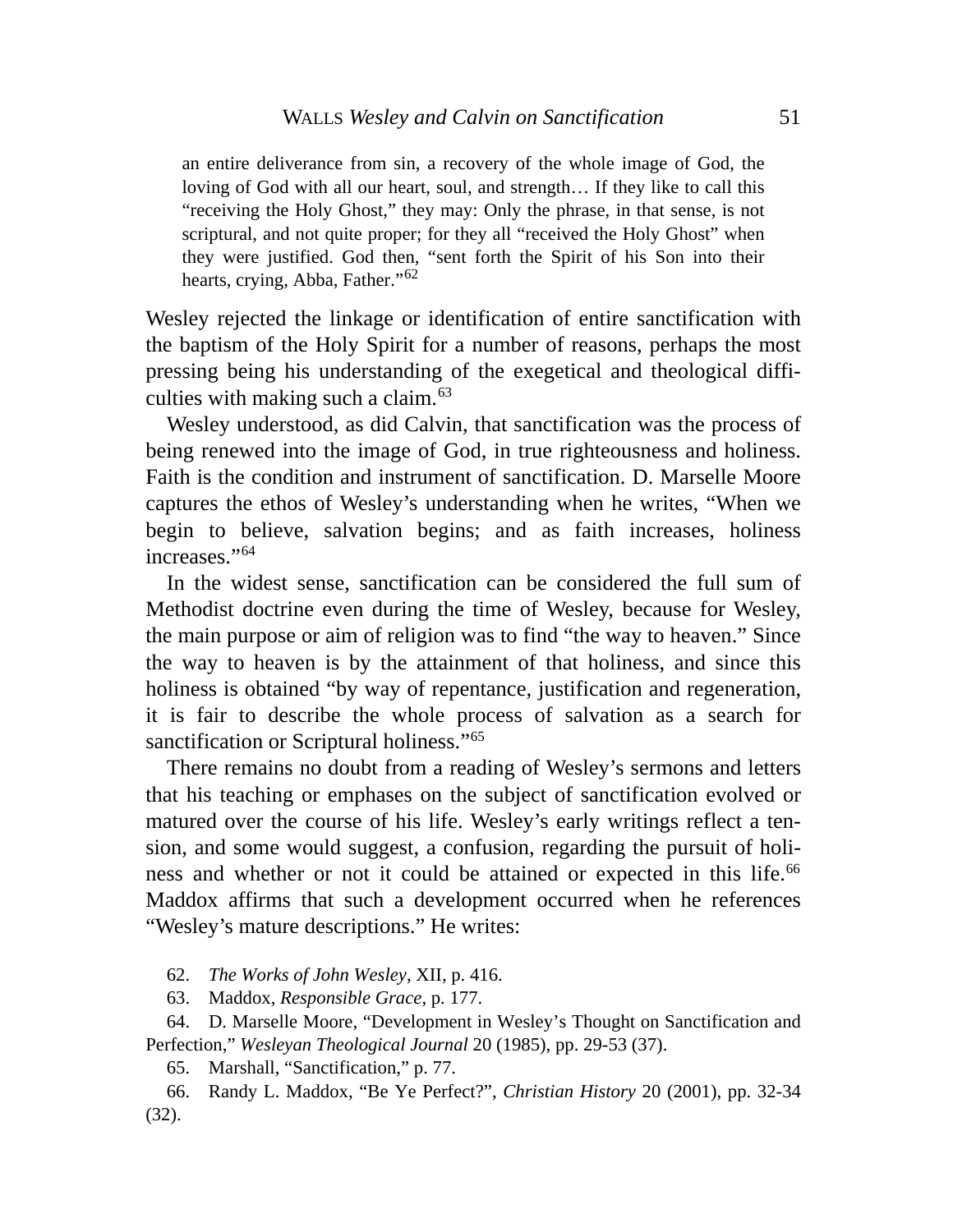[A] second dimension of sanctification evident in Wesley's mature descriptions is precisely our gradual spiritual recovery of the likeness of God following the New Birth…Wesley recognized that this gradual transformation was the primary referent of biblical uses of "sanctification." Among his own common terms for this process were "growth in grace" and "going on from grace to grace"… [Wesley] could summarize God's desire for our sanctification as a desire for love to become the constant ruling temper of our soul.

 Another way that Wesley expressed his conviction of the vital contribution of tempers to actions was that holiness must become a "habitual disposition of the heart" if it is to be manifest in our lives. Such language warrants the recent claim of several Wesley scholars that his model of Christian life is best portrayed in terms of a character ethic or virtue ethic, where meaningful moral actions are grounded in nurtured inclinations (character dispositions). The crucial implication of this claim is that Wesley's "holy tempers" would not be simply infused by God's sanctifying grace in instantaneous completeness; they would be developing realities, strengthened and shaped by our *responsible* participation in the empowering *grace* of God. The dimension of a gradual "growth in grace" would be integral to sanctifica-tion.<sup>[67](#page-14-0)</sup>

 There is no question that all who have experienced justifying grace still discover that the roots of pride, idolatry, and anger—to name just three sins—have not been destroyed. In fact, as Christians, we are called upon to continue to struggle with the vestiges of sin, even though we have experienced complete pardon of our sins. As Oden says, "A continuing work of grace is required, in the experience of most believers, following justification. For sin still remains or has remnants of vitality in the life of the believer even after receiving justifying grace."<sup>[68](#page-14-1)</sup> Wesley himself certainly affirmed this emphasis. There is no perfection "which does not admit of a continual increase." However far a Christian may advance in sanctification, "he hath still need to 'grow in grace,' and daily to advance in the knowledge and love of God His Saviour."[69](#page-14-2)

 Wesley's mature or developed idea of Christian perfection can be summarized by saying that he believed God's loving grace can transform a

67. Maddox, *Responsible Grace*, pp. 177, 179, emphasis his.

<span id="page-14-2"></span><span id="page-14-1"></span><span id="page-14-0"></span> 68. Oden, *Systematic Theology*, pp. 223-24. Wesley expresses very similar thoughts. Cf. *The Works of John Wesley*, V, pp. 144-70.

69. Cited by Lindstrom, *Wesley and Sanctification*, p. 118.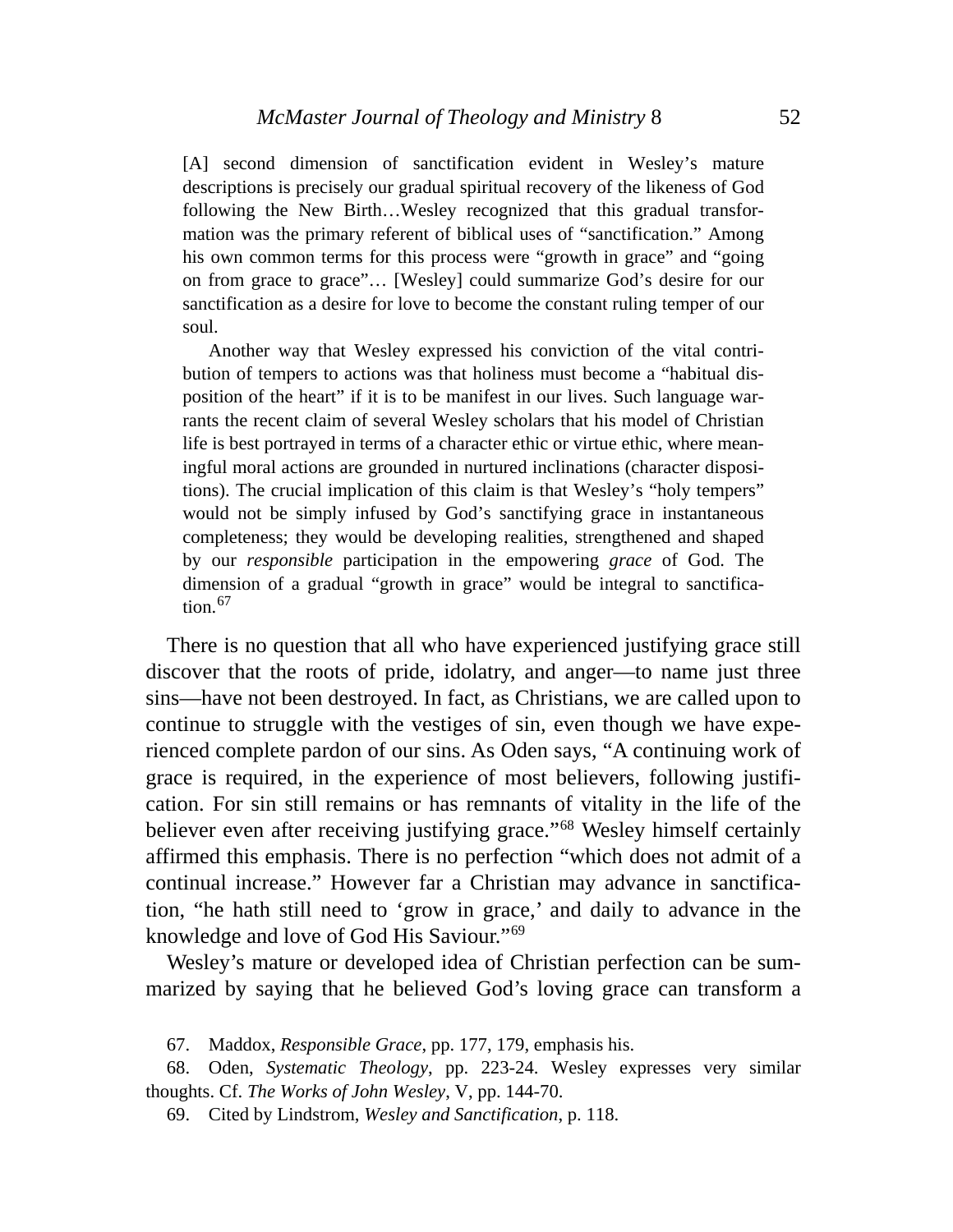Christian's life to the point where love for God and others becomes a "natural" response.[70](#page-15-0) Wesley explained Christian perfection in the following words:

Christian perfection does not imply freedom from ignorance, or mistakes or weaknesses or temptation, as some people wrongly suppose. But since Christian perfection is only another name for holiness, every one who is holy is perfect *in the scriptural sense*. However even in holiness there is no absolute perfection on earth. It doesn't matter how far people have progressed on the the path to holiness, there is still an opportunity for them to "grow in the grace and knowledge of our Lord and Saviour Jesus Christ" (2 Peter 3:18).<sup>[71](#page-15-1)</sup>

Early in his ministry, Wesley taught that the normal Christian life may reach a stage of sanctification in which the war with temptation is over. But he later abandoned that idea. In 1765, in his sermon "The Scripture Way of Salvation," he "remphasized the point that in the Christian life, all is of grace—preventing (prevenient), justifying, accompanying, and sanctifying."[72](#page-15-2) Further, Wesley defined Christian perfection in the following way:

From the time of our being "born again" the gradual work of sanctification takes place. We are enabled "by the Spirit" to "mortify the deeds of the body," of our evil nature. And as we are more and more dead to sin, we are more and more alive to God. We go on from grace to grace, while we are careful to "abstain from all appearance of evil," and are "zealous of good works," "as we have opportunity, doing good to all men"; while we walk in his ordinances blameless, therein worshipping him in spirit and in truth; while we take up our cross and deny ourselves every pleasure that does not lead us to God. It is thus that we wait for entire sanctification, for a full salvation from all our sins, from pride, self-will, anger, unbelief, or, as the Apostle expresses it, "Go on to perfection." But what is perfection? The word has various senses: here *it means perfect love*. It is love excluding sin; love filling the heart, taking up the whole capacity of the soul.<sup>[73](#page-15-3)</sup>

70. Maddox, "Be Ye Perfect?", p. 33.

<span id="page-15-1"></span><span id="page-15-0"></span> 71. John Wesley, "Christian Perfection," in *Sermons on Several Occasions* (Ilkeston, U.K.: Moorley's, 1987), pp. 401-20 (405). Emphasis mine.

<span id="page-15-2"></span> 72. Wesley, "The Scripture Way of Salvation," in Outler and Heitzenrater, *John Wesley's Sermons: An Anthology*, pp. 371-80 (371).

<span id="page-15-3"></span> 73. Wesley, "The Scripture Way of Salvation," in Outler and Heitzenrater, *John Wesley's Sermons: An Anthology*, p. 374. Emphasis mine.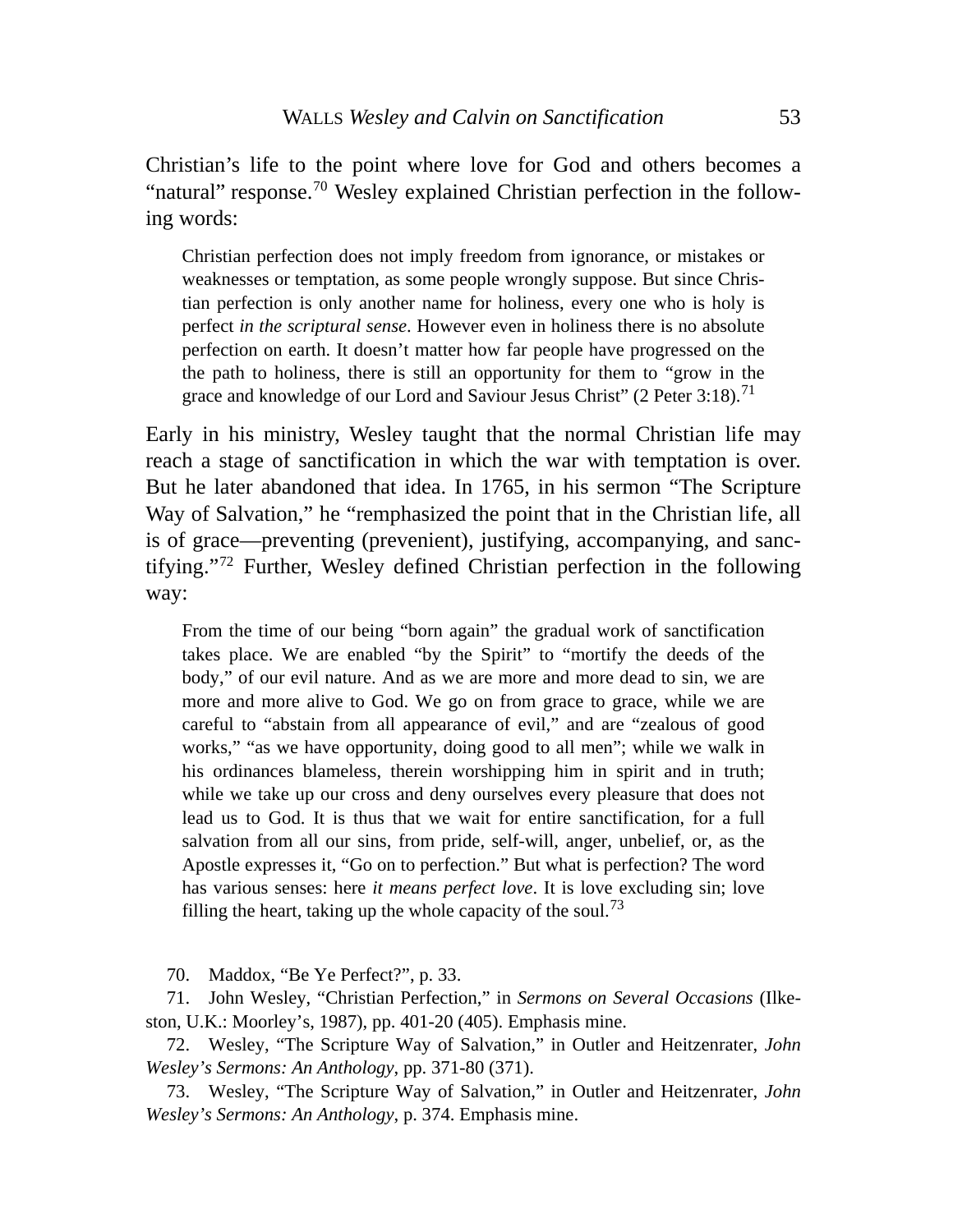In "Brief Thoughts on Christian Perfection," an appendix to his book dated 1767, Wesley is even clearer in his view:

By pefection I mean the humble, gentle, patient love of God and our neighbour, ruling our tempers, words, and actions… I do not contend for the term sinless, though I do not object against it…. I believe this perfection is always wrought in the soul by a simple act of faith; consequently in an instant. But I believe in a gradual work both preceding and following that instant… I believe this instant generally is the instant of death, the moment before the soul leaves the body. But I believe it may be ten, twenty, or forty years before. I believe it is usually many years after justification.<sup>[74](#page-16-0)</sup>

 As early as 1741 it was clear that Wesley sought to clarify his teaching on the subject of perfection:

Christian perfection, therefore, does not imply (as some men seem to have imagined) an exemption either from ignorance, or mistake, or infirmities, or temptations. Indeed, it is only another term for "holiness." They are two names for the same thing. Thus, every one that is perfect is holy, and every one that is holy is, in the Scripture sense, perfect. Yet we may, lastly, observe that neither in this respect is there any absolute perfection on earth… So that how much soever any man has attained, or in how high a degree soever he is perfect, he hath still need to "grow in grace" and daily to advance in the knowledge and love of God his Saviour.[75](#page-16-1)

Wesley's progression of thought is seen clearly in several references he himself cites in his work, "A Plain Account of Christian Perfection." The first reference records questions and answers from the second Methodist Conference which began on August 1, 1745:

The next morning we spoke of sanctification as follows:—

Q. When does inward sanctification begin?

A. In the moment a man is justified. (Yet sin remains in him, yea, the seed of all sin, till he is sanctified throughout.) From that time a believer gradually dies to sin, and grows in grace.

Q. Is this ordinarily given till a little before death?

A. It is not, to those who expect it no sooner.

Q. But may we expect it sooner?

<span id="page-16-0"></span> 74. John Wesley, *A Plain Account of Christian Perfection* (London: Epworth Press, 1952). pp. 112-13.

<span id="page-16-1"></span> 75. John Wesley, "The Fullness of Faith," in Outler (ed.), *John Wesley*, pp. 251- 305 (258).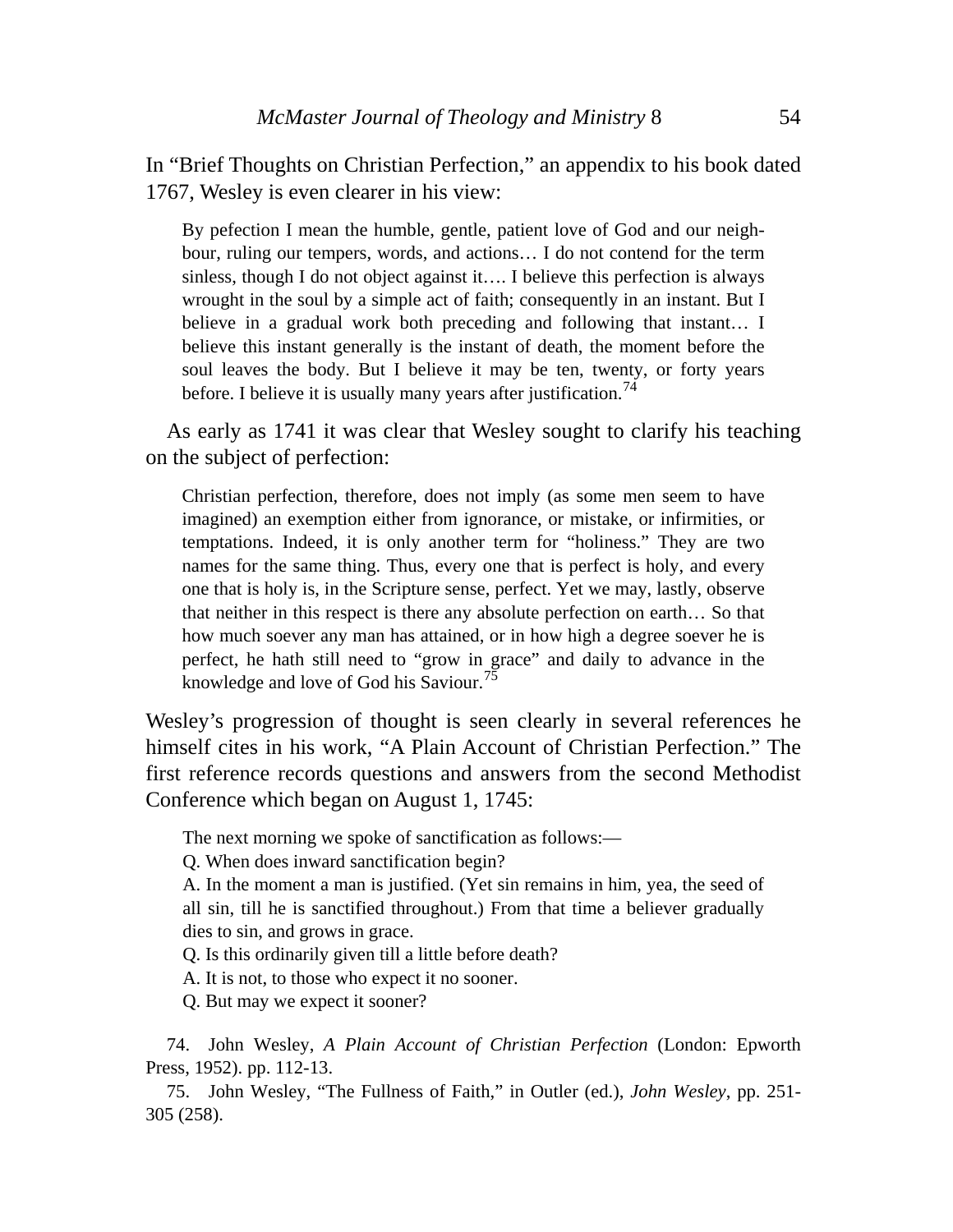A. Why not? For, although we grant (1) That the generality of believers, whom we have hitherto known, were not so sanctified till near death; (2) That few of those to whom St. Paul wrote his Epistles were so at that time; nor (3) He himself at the time of writing his former Epistles; yet all this does not prove, that we may not be so today.<sup>[76](#page-17-0)</sup>

 Two years subsequent, at the Fourth Methodist Conference, the following question was asked, "How much is allowed by our brethren who differ from us with regard to entire sanctification?" The answer was provided,

We grant (1) That many of those who have died in the faith, yea, the greater part of those we have known, were not perfected in love till a little before their death. (2) That the term *sanctifed* is continually applied by St. Paul to all that were justified. (3) That by this term alone, he rarely, if ever, means 'saved from all sin.' (4) That, consequently, it is not proper to use it in that sense, without adding the word *wholly*, *entirely*, or the like. (5) That the inspired writers almost continually speak of or to those who were justified, but very rarely of or to those who were wholly sanctified. (6) That, consequently, it behoves us to speak almost continually of the state of justification; but more rarely "at least in full and explicit terms, concerning entire sanctification."[77](#page-17-1)

The third reference cites yet another meeting of the Methodists, thirteen years later, in August, 1758. The conclusions reached at that meeting on the subject of perfection were expressed in these words:

(1) Every one may mistake [*sic*] as long as he lives. (2) A mistake in opinion may occasion a mistake in practice. (3) Every such mistake is a transgression of the perfect law. Therefore (4) Every such mistake, were it not for the blood of the atonement, would expose to eternal damnation. (5) It follows, that the most perfect have continual need of the merits of Christ, even for their actual transgressions, and may say for themselves, as well as for their brethren, "Forgive us our trespasses."<sup>[78](#page-17-2)</sup>

By the year 1764, Wesley had further "perfected" his doctrine of perfection and

wrote down the sum of what I had observed in the following short

- <span id="page-17-1"></span><span id="page-17-0"></span>76. *The Works of John Wesley*, XI, p. 387.
- 77. *The Works of John Wesley*, XI, p. 388, original emphasis.
- <span id="page-17-2"></span>78. *The Works of John Wesley*, XI, p. 395.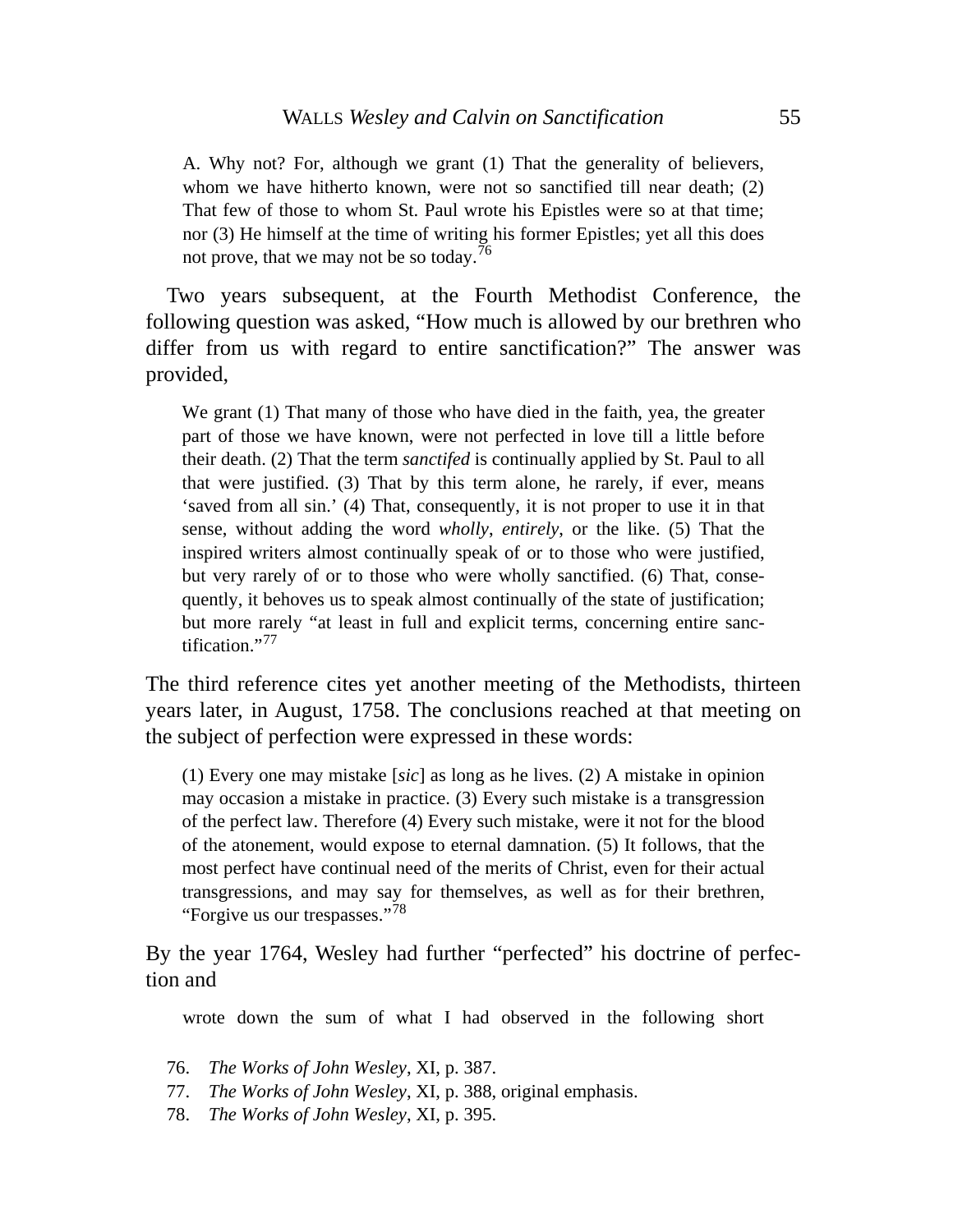propositions:—

(4) [Perfection] is not absolute. Absolute perfection belongs not to man, nor to angels, but to God alone.

(5) It does not make a man infallible: None is infallible, while he remains in the body.

(6) Is it sinless? It is not worth while to contend for a term. It is "salvation from sin."

(7) It is "perfect love." (1 John iv. 18). This is the essence of it; its properties, or inseparable fruits, are, rejoicing evermore, praying without ceasing, and in everything giving thanks (1 Thess. v. 16, &c).

(10) It is constantly both preceded and followed by a gradual work.

(11) But is it in itself instantaneous or not? In examining this, let us go on step by step. An instantaneous change has been wrought in some believers: None can deny this. Since that change, they enjoy perfect love; they feel this, and this alone; they "rejoice evermore, pray without ceasing, and in everything give thanks." Now, this is all that I mean by perfection; therefore, these are witnesses of the perfection which I preach. But in some this change is not instantaneous. It is often difficult to perceive the instant when a man dies; yet there is an instant in which life ceases. And if ever sin ceases, there must be a last moment of its existence, and a first moment of our deliverance from it.<sup>[79](#page-18-0)</sup>

And then in what sounds like a final apologetic for the subject, Wesley adds this word about perfection,

In one view, it is purity of intention, dedicating all the life to God. It is the giving God all our heart; it is one desire and design ruling all our tempers. It is the devoting, not a part, but all our soul, body, and substance to God. In another view, it is all the mind which was in Christ, enabling us to walk as Christ walked… It is a renewal of the heart in the whole image of God, the full likeness of Him that created it. In yet another, it is the loving God with all our heart, and our neighbour as ourselves. Now, take it in which of these views you please (for there is no material difference,) and this is the whole and sole perfection, as a train of writings prove to a demonstration, which I have believed and taught for these forty years, from the year 1725 to the year 1765.[80](#page-18-1)

In other words, Wesley came to the point of wishing simply to leave it as a

<span id="page-18-1"></span><span id="page-18-0"></span> 79. Wesley included eleven propositions, but for the sake of the historical argument only six are noted here, under the original numeration. (*The Works of John Wesley*, XI, pp. 441-42).

80. *The Works of John Wesley*, XI, p. 444.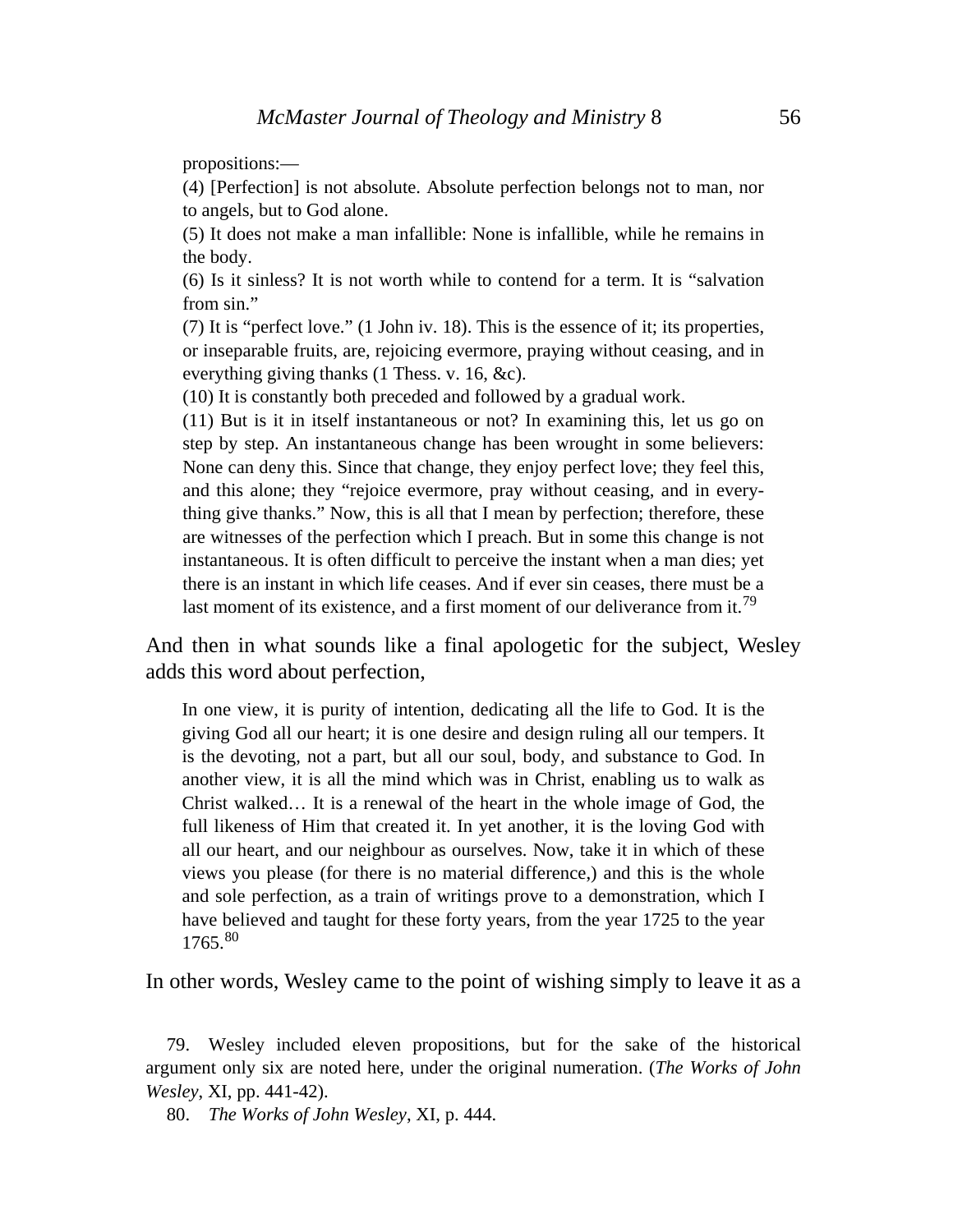real possibility that a follower of Christ may and perhaps should arrive at perfection in love within this life before or at death.<sup>[81](#page-19-0)</sup> "In the later years of his preaching and writing on entire sanctification, Wesley…changed in tone, from an emphasis on sinlessness to an emphasis on the fullness of love… To be cleansed from all inner sin in this life by the heart being filled with the love of God and man was, for John Wesley, the height and depth of Christian holiness."[82](#page-19-1) Despite contrary critics, Wesley's understanding of Christian perfection is entirely orthodox and a warm reprieve from those who tend to de-emphasize holiness and love in the Christian journey. To paraphrase Roger Olson, Wesley bequeathed to contemporary evangelicalism "orthodoxy on fire." That is, Wesley insisted that

mere nominal Christian assent to doctrinal correctness does not automatically make one a real Christian. Transforming experience of God is what makes one a real Christian and is the best assurance of orthodoxy. [Wesley] rejected sacramentalism, confessionalism and religious rationalism in favor of conversional piety, faith as trust…and the belief in a supernatural God who works immediately in the world.<sup>[83](#page-19-2)</sup>

# *Convergences in Calvin and Wesley*

Although separated in the pages of church history by two hundred years, Calvin and Wesley both reflect strongly the understanding of the work of the Holy Spirit, especially in terms of sanctification. It is obvious that a clear affirmation of the indispensable work of the Holy Spirit in bringing men and women not only to justification, but also to sanctification and glorification, has been central to both Wesleyans and Calvinists. The common interest of Calvin and Wesley in the restoration of God's image in humanity provides an area of convergence in their doctrines of salvation/santification[.84](#page-19-3) Both men were deeply troubled by the cultures they lived in, both inside and outside the church. Calvin's Geneva was in desperate need of moral reform and Wesley's London left little to the imagination in terms of the practice of vice. So it is not surprising that both men

81. Olson, *The Story of Christian Theology*, p. 515.

<span id="page-19-3"></span><span id="page-19-2"></span><span id="page-19-1"></span><span id="page-19-0"></span> 82. Herbert McGonigle, "Questions and Answers," pp. 1-11 (2). *http://www. wesley-fellowship.org.uk/WesleyQA.htm*. Accessed 03/21/07.

- 83. Olson, *The Story of Christian Theology*, pp. 516-17.
- 84. Wainwright, *Methodists in Dialog*, p. 143.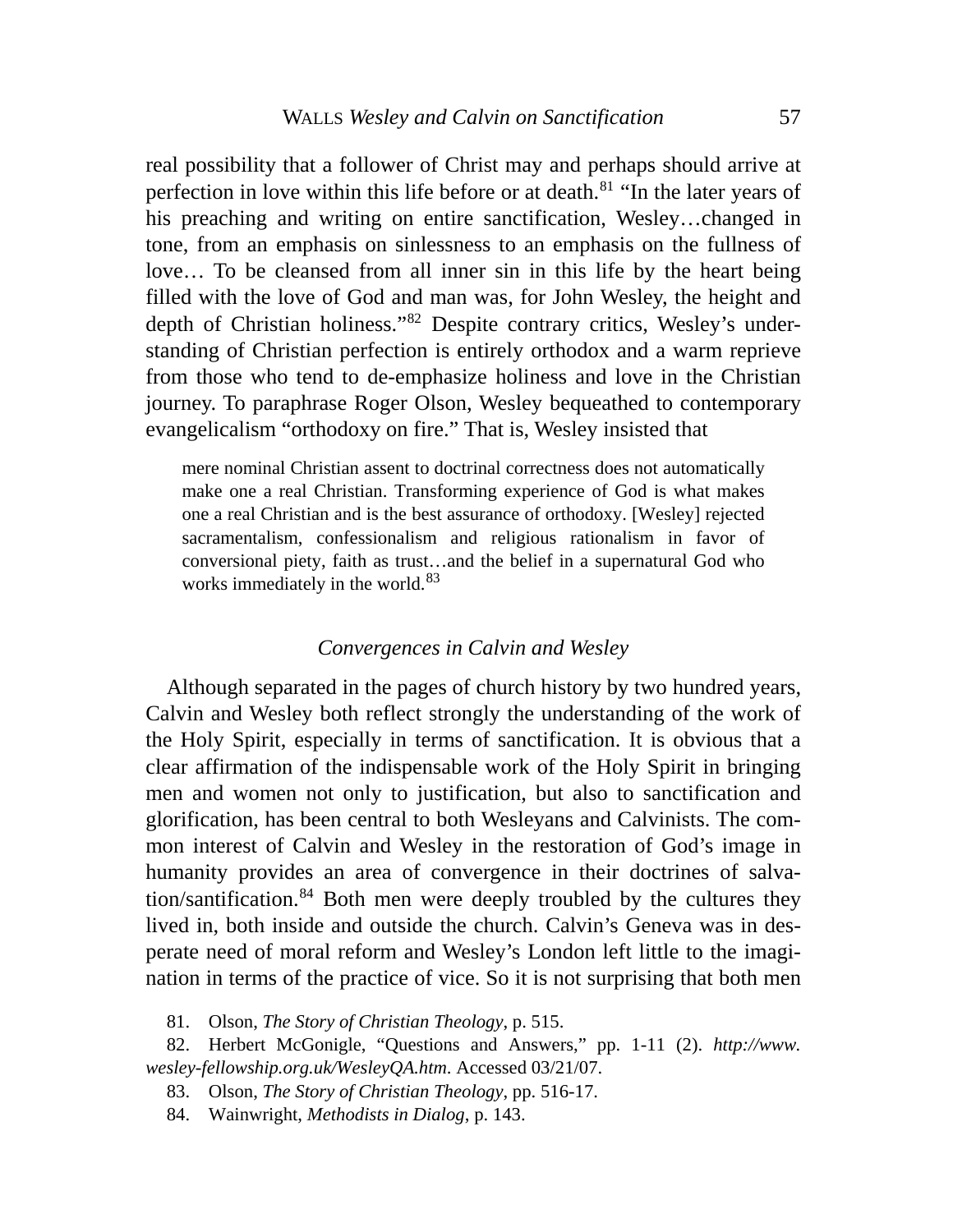spoke often about sanctification, piety, holiness, and the fruit of the Spirit. Del Colle, in reviewing the theology of Luther, Calvin, and Wesley offers a complimentary assessment:

[F]or Calvin, rebirth, penitence, renewal, sanctification and conversion are roughly equivalent. They can never be considered as an autonomous state of the believer, but are existentially dependent upon one's participation in Christ, which is constantly maintained by the grace of God. The Christian life in this perspective can be summed up as an imitation of Christ through selfdenial and cross-bearing. The major advancement over Luther is the explicit emphasis upon sactification (and consequently upon good works and obedience to the law) as a growth in grace that is integral to one's participation in Christ… It is evident that Wesley retains the heart of their doctrines. One's existential participation in Christ wrought indeed by God is the fundamental element in Christian faith and praxis.[85](#page-20-0)

 Within the theological systems of both Calvin and Wesley we have observed that a Christian's relationship with Christ is grounded not only in the cross but in the presence of the risen Christ who justifies and sanctifies.[86](#page-20-1) This pneumatic presence of Christ guarantees the foundation of the progressive experience of enabling or sanctifying grace. Calvinists and Arminians have, in fact, shared numerous convictions with Quakers, Baptists, the German Pietists, Monnonites, Moravians, and with a growing number of the heirs of the Puritans, whether Presbyterian, Anglican or Congregationalist. As Timothy Smith comments, "All such evangelicals …stressed the work of the Holy Spirit in bringing sinners to repentance and faith in Christ, assuring them of forgiveness, and by His presence thereafter in their hearts nurturing in them the love and holiness that pleases God."[87](#page-20-2) For Calvin, faith as trust was intended to yield a daily life understood as a vocation given by God and characterized by works of love

85. Del Colle, "John Wesley's Doctrine of Grace," p. 183.

<span id="page-20-1"></span><span id="page-20-0"></span> 86. Because Calvin places regeneration prior to justification in his *Institutes*, it could appear that regeneration itself justifies: "In fact it is not by regeneration at all, but by the forgiveness of sins in Jesus Christ, that God justifies men" (Francois Wendel, *Calvin: Origins and Development of Religious Thought* [New York, NY: Harper, 1950], p. 256).

<span id="page-20-2"></span> 87. Timothy L. Smith, "George Whitefield and Wesleyan Perfectionism," *Wesleyan Theological Journal* 19 (1984), pp. 63-85 (66).

*[http://wesley.nnu.edu/w](http://wesley.nnu.edu/)esleyan\_ theology/theojrnl/16-20/19-07.htm*.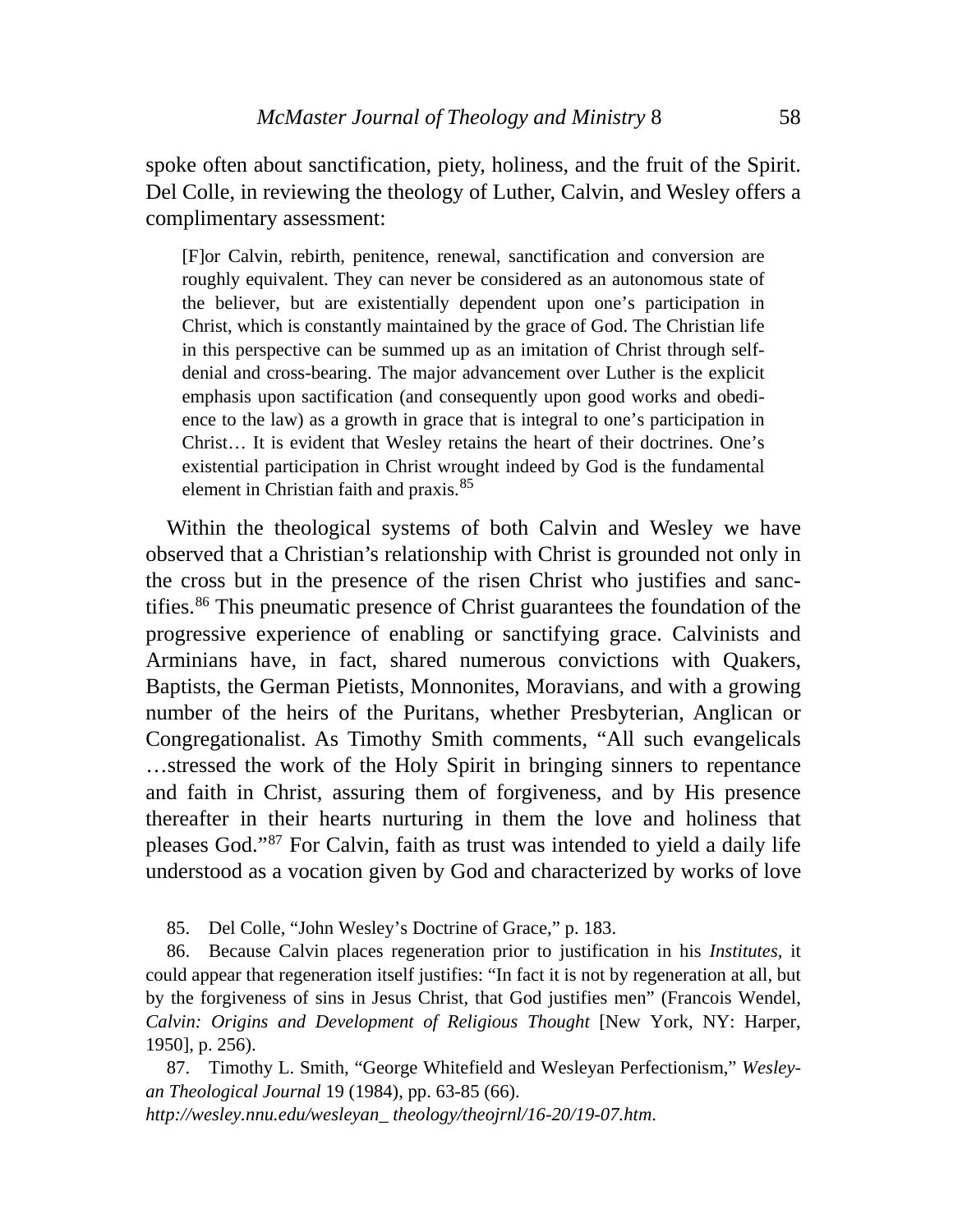and service to others. Peters notes, "The key move is from self-service to neighbor-service, to love of neighbor according to the needs of the neighbor. To love means to wish from the heart what is good for the other person, or to seek the other person's advantage."[88](#page-21-0) Wesley's notion of Christian perfection as God's loving grace transforming a person's life to the place where love for God and others becomes the "natural response" mimics Calvin's earlier teaching.<sup>[89](#page-21-1)</sup> "Justification and the Christian life belong together for eighteenth century Methodists as well as their six-teenth century predecessors," says Peters.<sup>[90](#page-21-2)</sup> Wesley continually affirmed with Calvin that justification is by faith and that, in the words of Outler, "true faith is manifestly shown by good living and not by words only."[91](#page-21-3) Marshall concludes, "According to both Calvin and Wesley holiness is a gift of God received simultaneously with justification by faith and finding increasing expression in the life of the believers."[92](#page-21-4) Indeed, as Witherington affirms, "there does not seem to be much difference between what Wesley says on progressive sanctification by means of the Holy Spirit and what Calvin says on this subject. Calvin's *Institutes* reflect a far more robust theology of the Spirit and the Spirit's effects on believers than Luther's works do."[93](#page-21-5)

 At the same time, Ronald Wallace prefaces one section of his study of Calvin's teaching on the Christian life with the words: "There is a state of achieved victory over sin and whole-hearted surrender which by the grace of God may be called 'perfection.'"[94](#page-21-6) He then continues:

<span id="page-21-2"></span><span id="page-21-1"></span><span id="page-21-0"></span> 88. Ted F. Peters, "The Heart of the Reformation Faith," *Dialog: A Journal of Theology* 44 (2005), p. 9.

89. See note 70.

90. Peters, "The Heart of the Reformation Faith," pp. 9-10.

91. Outler (ed.), *Wesley*, p. 129.

92. Marshall, "Sanctification," p. 78.

<span id="page-21-5"></span><span id="page-21-4"></span><span id="page-21-3"></span> 93. Ben Witherington, III, *The Problem with Evangelical Theology* (Waco, TX: Baylor University Press, 2005), p. 173. Witherington adds this footnote to his statement: "I once gave a quiz on Wesley and Calvin to several of my theological professors at the seminary I attended, with quotes from each, to see if they could identify who said what… They failed the quiz, invariably mistaking Calvin's remarks for those of Wesley and vice versa. This shows that Wesley and Calvin were close on many key theological topics..." (pp. 282-83 n. 2).

<span id="page-21-6"></span>94. Wallace, *Calvin's Doctrine*, p. 325.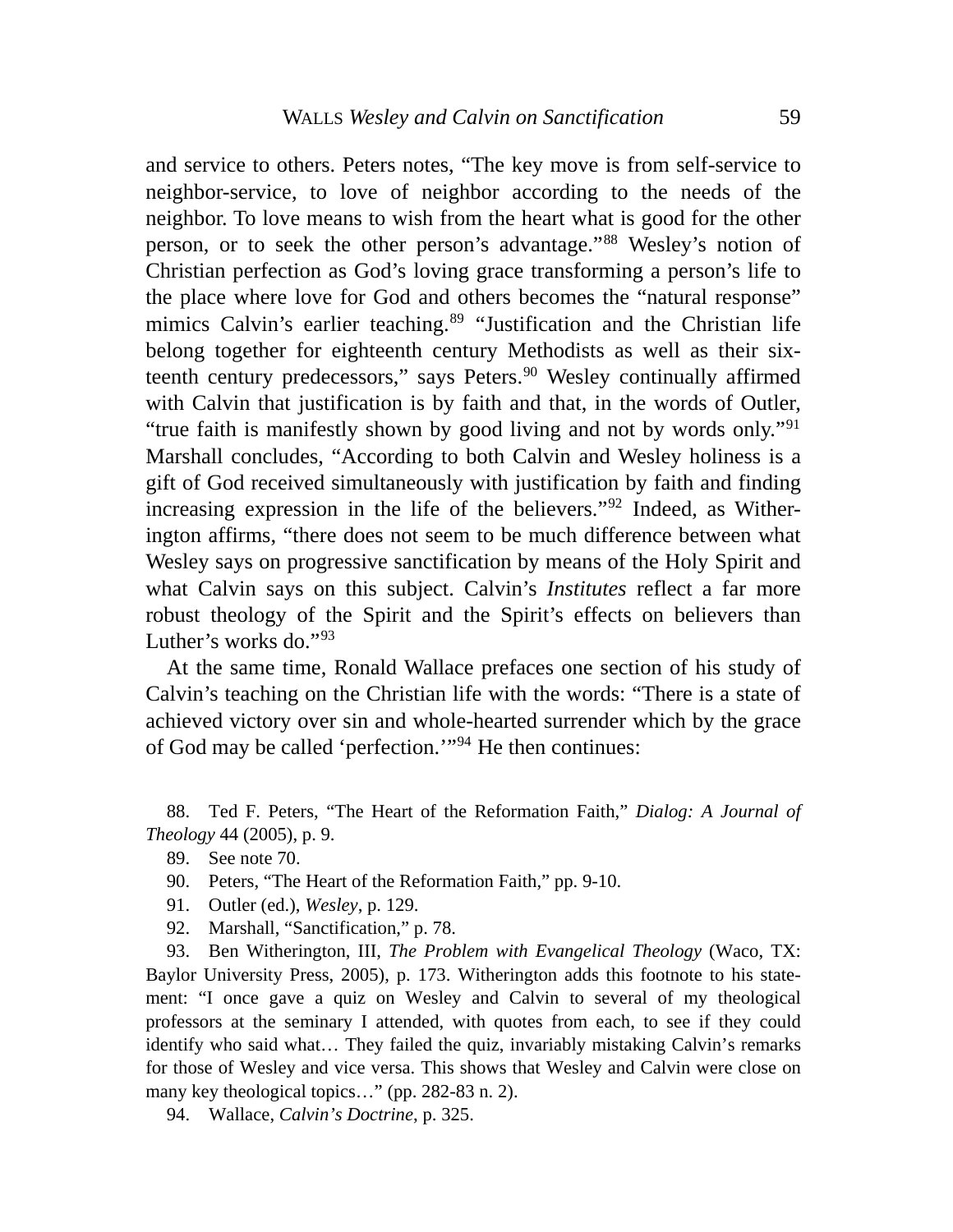Calvin at times speaks as if this achievement of victory over sin can become a settled and stable state…the government of the Spirit can be so effectual that our hearts are given an "inflexible dispostion" (*affectus*) to follow His guidance. The power of the Spirit is so effectual that it necessarily retains us in continual obedience to righteousness…There can be a wholehearted surrender to God and "a real harmony (*un accord et comme une melodie*)" between us and God, when we seek to give the grace of God the chief place in our life, and when the chief desire of our heart is that God should control us by His Spirit. In this case we may be said to serve God with true *rondeur de coeur*, for He does not impute to us the weaknesses that still remain in  $us.<sup>95</sup>$  $us.<sup>95</sup>$  $us.<sup>95</sup>$ 

 Certainly it is hard to deny the measure of agreement between Wesley and Calvin when we speak broadly of the doctrine of sanctification. As Wainwright notes, even on the subject of perfection "there is considerable agreement. 'Singleness' of eye and heart is also a Wesleyan expression. Calvin also could look on the fulfillment of the great dual commandment to love God and neighbor as the aim of the Christian life."<sup>[96](#page-22-1)</sup>

 It would appear that later generations of Calvinists have subsumed the nomenclature of "perfection" into the terminology of surrender, rededication, recommitment or, as Calvin himself said, "fresh additions of the Spirit."<sup>[97](#page-22-2)</sup> At the same time, they may be guilty of isolating Wesley's earliest declarations on the subject of perfection and entire sanctification:

Sanctification in Wesley has often been restricted to this…notion of entire sanctification, with the result that an incomplete and distorted view of its importance in his theology has obtained. Sanctification has been limited to the instantaneous experience of "the second blessing." The fact that it also comprises a gradual development of the Christian life has not been realized.<sup>[98](#page-22-3)</sup>

Calvinism, as I was taught, speaks of instantaneous sanctification in muted tones, but nevertheless affirms it through the concept of positional sanctification. Certainly, the intention of such a semantic refinement was to underline a Christian's judicial position before God the Father, not his ongoing experience in growth and holiness.

Wesley, it appears, "had greater faith in the possibility of deliverance

- <span id="page-22-0"></span>95. Wallace, *Calvin's Doctrine*, p. 326.
- <span id="page-22-1"></span>96. Wainwright, *Methodists in Dialog*, p. 149.
- <span id="page-22-2"></span>97. See notes 40 and 41.
- <span id="page-22-3"></span>98. Lindstrom, *Wesley and Sanctification*, p. 123.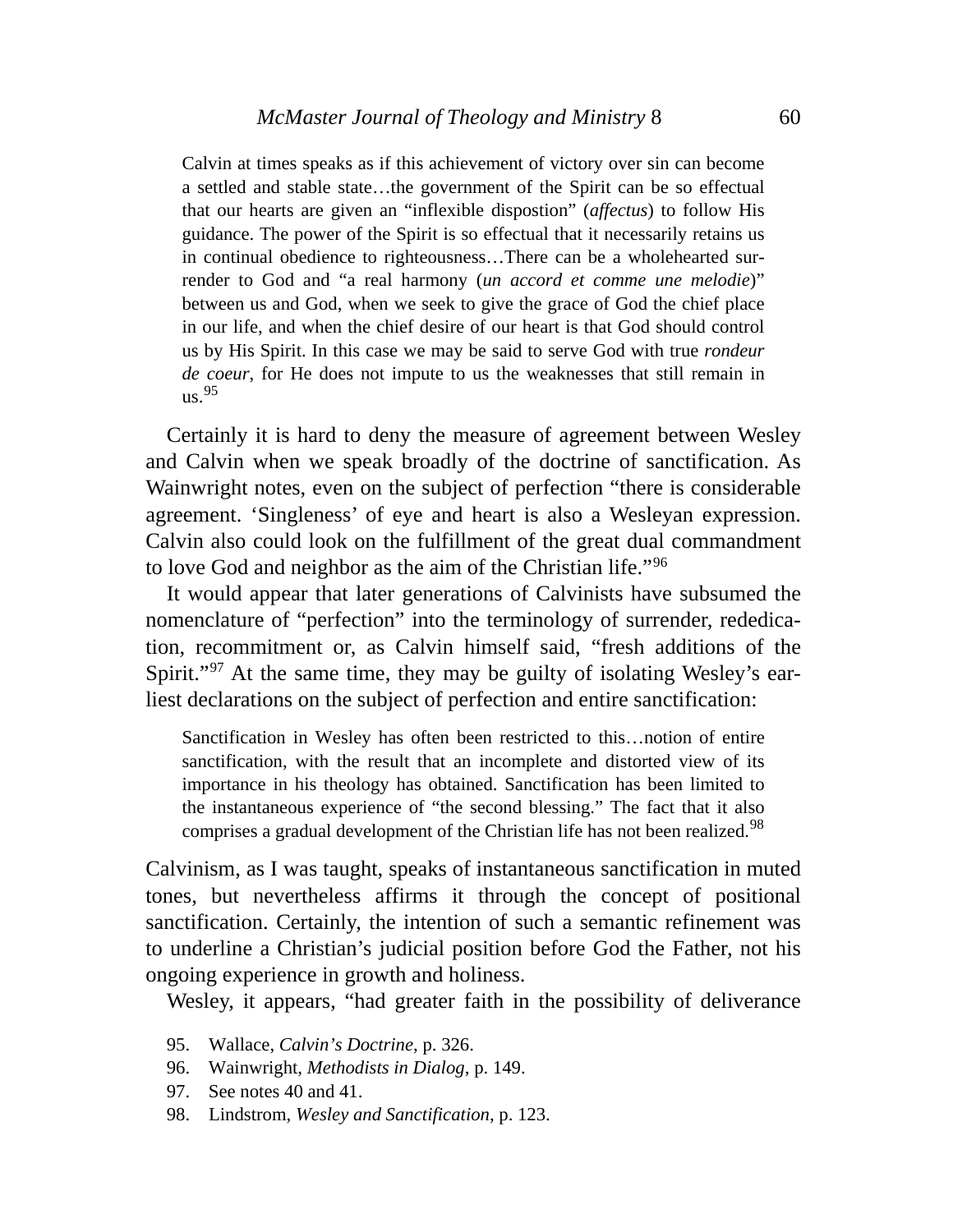from the power of sin and of man's experience of it"[99](#page-23-0) than did Calvin. As noted earlier, Wesley not only observed, but allowed, that even the most "perfect" Christians were very aware of how much further they had to go in holiness. Toward the latter stages of Wesley's ministry, it appears that on the application of perfection to the Christian (i.e. Calvin reserving perfection for the point of death, and Wesley acknowledging that this was the most obvious and normal point for perfective sanctification to take place) both men came, to borrow Wesley's words, within "a hair's breadth" of each other.<sup>[100](#page-23-1)</sup> Although speaking to the subject of justification at the time, Wesley's subsequent remark seems to reflect the best approach to Wesley and Calvin's doctrines of sanctification, in that Wesley recommended that "it is altogether foolish and sinful, because we do not quite agree either with one or the other, to run from them as far as ever we can."<sup>[101](#page-23-2)</sup> However, it remains to be emphasized that there "is nothing intrinsically impossible about aiming toward 'loving God with all our heart, mind, soul, and strength,' wherein 'all the thoughts, words, and actions are governed by pure love.'"[102](#page-23-3) To this directional pursuit both Calvin and Wesley give their assent.<sup>[103](#page-23-4)</sup> As Melvin Dieter points out,

Wesleyans (and I would add, Calvinists) believe that lying behind the biblical themes outlined above—the meaning of creation, the fall of men and women, the understanding of law and grace, and the ministry and work of the Holy Spirit—is the most prominent of all biblical themes, namely, the call to sanctification, or holiness, itself, with its ultimate end an ongoing relationship in love with God and others.  $104$ 

- <span id="page-23-0"></span>99. Lindstrom, *Wesley and Sanctification*, p. 14.
- 100. *The Works of John Wesley*, VIII, p. 284.
- 101. *The Works of John Wesley*, VIII, pp. 284-85.
- 102. Oden, *Life in the Spirit*, p. 228.

<span id="page-23-4"></span><span id="page-23-3"></span><span id="page-23-2"></span><span id="page-23-1"></span> 103. Donald G. Bloesch, *Essentials of Evangelical Theology*, pp. 33-39, gives an admirably concise overview of the subject of holiness from the time of Luther to Wesley. His observations affirm the proximity of Calvin and Wesley's views on the subject.

<span id="page-23-5"></span> 104. Melvin E. Dieter, "The Wesleyan Perspective," in Stanley N. Gundry (ed.), *Five Views on Sanctification* (Grand Rapids: Zondervan, 1987), pp. 11-46 (15). It should also be noted that most Calvinists would not embrace my effusive inclusion of them in the above quotation, preferring to believe that the overarching theme that they are concerned with is the glory of God. My response would be that within and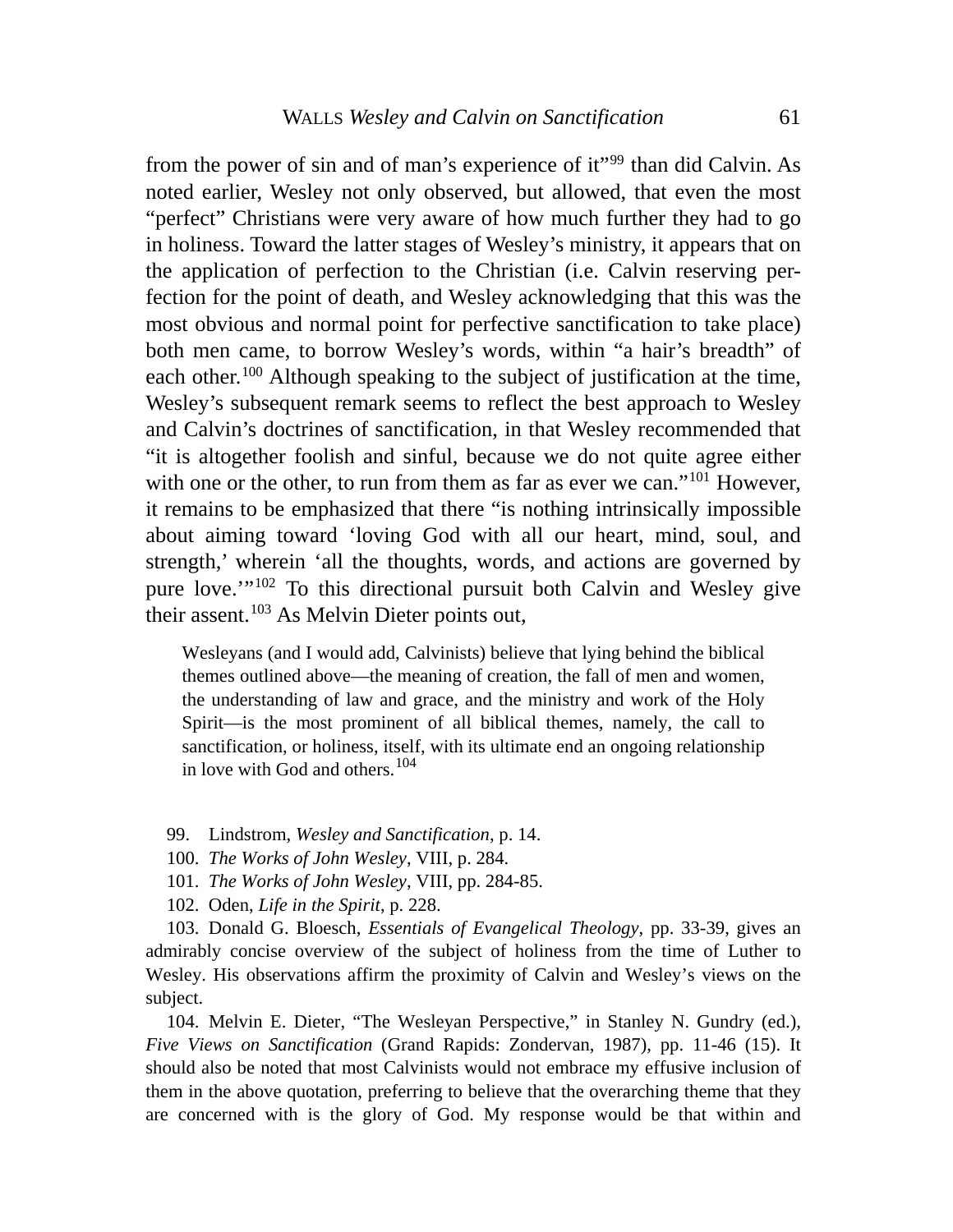Ralph Del Colle, using a seminal sermon that Wesley preached at St. Mary's Oxford on January 1, 1773, offers a schematic representation to highlight the main thrusts of Wesley's teaching on sanctification.<sup>[105](#page-24-0)</sup> This schema, Del Colle insists, "reveals a Wesleyan gospel that is anthropologically processive, christologically founded and pneumatologically determined. The Christian life is a process of growth in holiness through the power of the Holy Spirit made known in Jesus Christ."[106](#page-24-1) I would submit that Del Colle is unnecessarily narrow by declaring that the above reveals a Wesleyan gospel. In point of fact, it reveals a gospel that is inclusive of both Wesley and Calvin and those who follow in their steps.

 Perhaps a concluding word on this brief study is best provided by I. Howard Marshall who writes,

It thus appears that the differences between Calvin and Wesley are not so great as they are sometimes made out to be. We can in fact arrive at a synthesis of Calvinistic and Methodist teaching in which the healthy Methodist emphasis on holiness as growth towards perfection of love for God is balanced by the sane Calvinistic emphasis on the continuing struggle in which faith is involved in this life. Thus the biblical notion of faith which works by

surrounding the glory of God is the holiness of God, and that, in fact, the two cannot be separated. It follows then that the holiness of the believer is related to and connected with the holiness of God, in the sense that we progressively reflect God's holy character in our own lives. As John Oswalt writes, "In the Old Testament, the bulk of occurrences where God's glory is a visible manifestation have to do with the tabernacle and with the temple… These manifestations are directly related to God's selfdisclosure and his intent to dwell among men. As such they are commonly associated with his holiness. God wishes to dwell with men, to have his reality and his splendor known to them. But this is only possible when they take account of the stunning quality of his holiness and set out in faith and obedience to let that character be manifested in them" (John N. Oswalt, "*kabed*," in R. Laird Harris, Gleason L. Archer, and Bruce K. Waltke [eds.], *Theological Wordbook of the Old Testament* [Chicago: Moody Press, 1980], pp. 426-27 [427]). See also Sverre Aalen, who writes, "Glory with its transforming power is operative even now among believers (2 Cor. 3:18; Rom. 8:30) through the resurrection of Christ and our fellowship with him, who is 'the first fruits of those who have fallen asleep' (1 Cor. 15:20)" (Sverre Aalen, "Glory, Honour," in Colin Brown [ed.], *The New International Dictionary of New Testament Theology* [Grand Rapids: Zondervan , 1976], II, p. 48.)

<span id="page-24-0"></span>105. See Appendix, next page.

<span id="page-24-1"></span>106. Del Colle, "John Wesley's Doctrine of Grace," pp. 175-76.